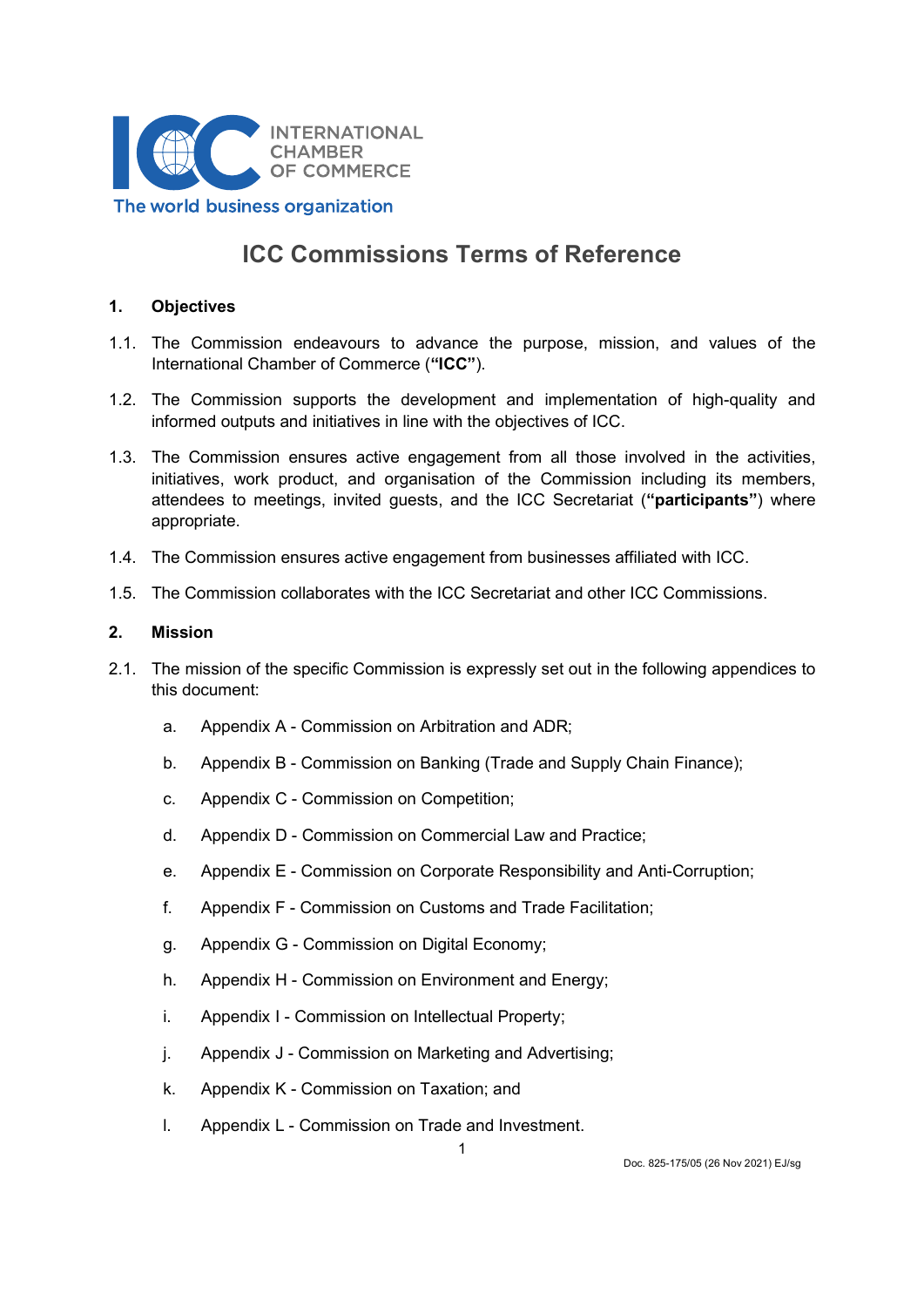

### 3. Overarching Principles

- 3.1. The Commission must act in accordance with the Constitution of ICC, the Governance Principles of ICC, the ICC Policy Document Governance, the ICC Declaration on the Next Century of Global Business, and the principles and policies of ICC more broadly, as amended and introduced from time to time.
- 3.2. The actions and activities of the Commission and its participants must be performed in the best interests of ICC.
- 3.3. The Commission and its participants must act ethically, in accordance with the rule of law, and in a transparent way.
- 3.4. Conflicts of interest must be disclosed by participants. If necessary, participants should recuse themselves from Commission activities that give rise to the conflict of interest. The ICC Chair or a person delegated by the ICC Chair, on recommendation from the Policy and Commissions Committee ("PCCOM") may, at the discretion of the ICC Chair or a person delegated by the ICC Chair, recuse participants for any perceived, potential or actual conflicts of interest.
- 3.5. The activities of the Commission and its participants must not be anti-competitive or lead to anti-competitive practices.
- 3.6. Participation in the activities, initiatives, work products, and meetings of the Commission does not create any entitlement to intellectual property rights. Participants are not entitled to use, reproduce, modify or adapt intellectual property belonging to ICC without the approval of ICC.
- 3.7. Participants in the Commission must keep all information and documents of the Commission confidential unless otherwise approved by ICC.

#### 4. Membership

- 4.1. Membership of the Commission must be diverse, and the process for appointment of members to the Commission must be open and transparent.
- 4.2. Members of the Commission comprise:
	- a. duly appointed delegates of National Committees and Groups;
	- b. duly appointed delegates of Direct Members; and
	- c. for the Commission on Arbitration and ADR, Court Members and the Standing Committee for the International Centre for ADR,

together, "Commission Members".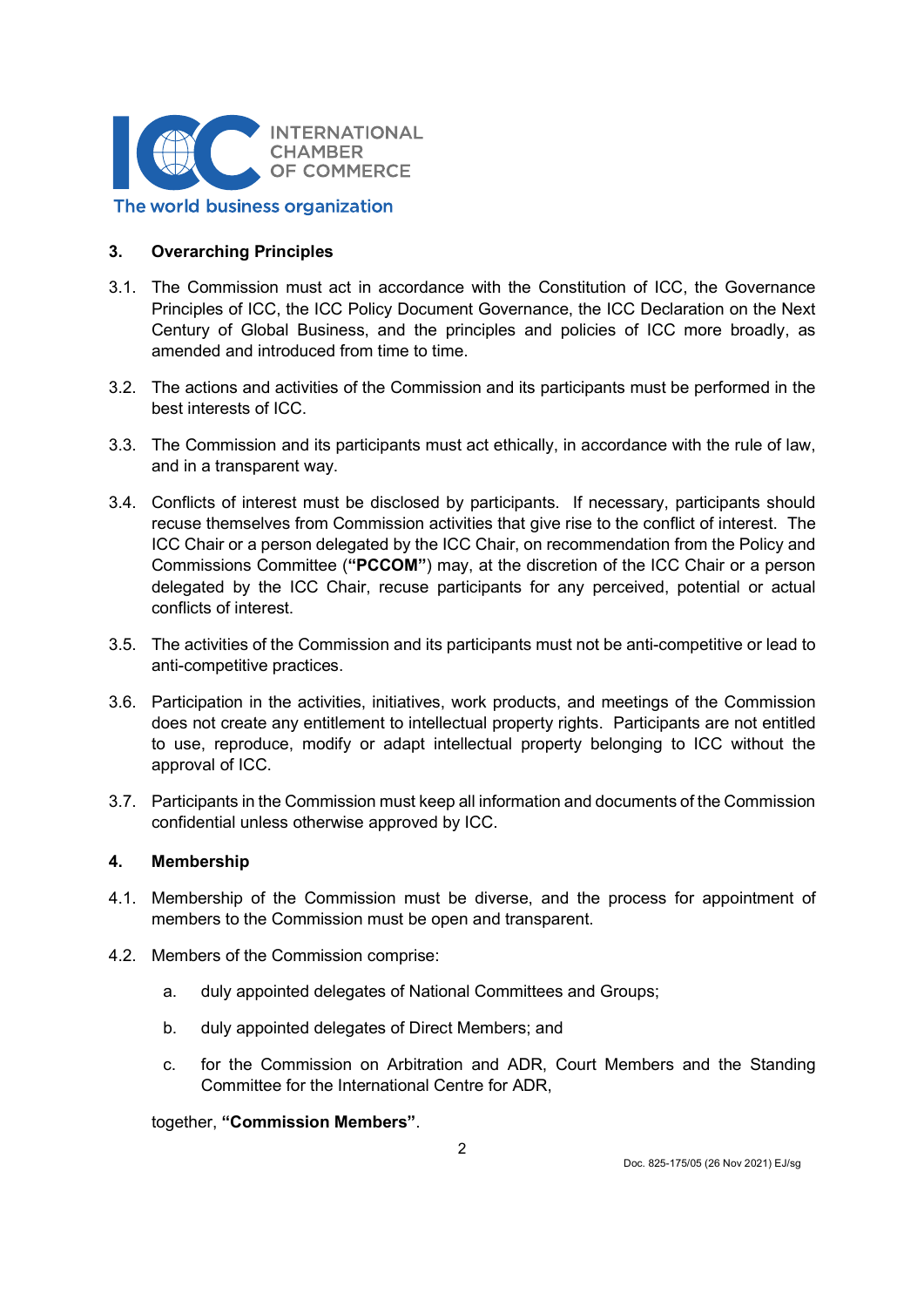

- 4.3. The appointment of Commission Members occurs every three years. The ICC Chair, a person delegated by the ICC Chair, or PCCOM, may object to any individual being appointed a Commission Member.
- 4.4. The term of Commission Members, excluding Commission Officers (as defined in Article 6.1), is three years and may be renewed. The renewal of a Commission Member's term is subject to review and approval of PCCOM, taking into account:
	- a. the Commission Member's active engagement and participation in the activities, initiatives, and work products of the Commission;
	- b. the Commission Member's expertise;
	- c. whether Commission Members identified in 4.2.a have the support of their National Committee or Group (as the case may be); and
	- d. the diversity of the Commission.

In any case, the term of a Commission Member will end if the Commission is terminated in accordance with Article 12.1.

- 4.5. If a Commission Member is accepted in the role as a representative of a company, business, or other organisation, the Commission Member is removed from the Commission membership when that Commission Member leaves the company, business, or other organisation it is a representative of. That person may be accepted as a Commission Member as an individual or as a representative of another company, business, or other organisation, however that person is subject to the term limitations described in Article 4.4.
- 4.6. Rules in relation to number of Commission Members and additional membership prerequisites must be defined by the Steering Committee (as defined in Article 8) subject to the approval of the ICC Chair, a person delegated by the ICC Chair, or PCCOM.
- 4.7. PCCOM and the Governance Committee of the Executive Board will review membership and participation regularly. Failure of a Commission Member to act in accordance with this document may result in removal or suspension. Commission Members may be removed or suspended by the ICC Chair or a person delegated by the ICC Chair following a joint recommendation by PCCOM and the Governance Committee of the Executive Board. An appeal of the removal or suspension of a Commission Member may be made within 14 days of the decision of the ICC Chair or a person delegated by the ICC Chair. The ICC Chair or a person delegated by the ICC Chair, in consultation with PCCOM and the Governance Committee of the Executive Board, must reconsider the removal or suspension and provide a final decision as soon as reasonably possible.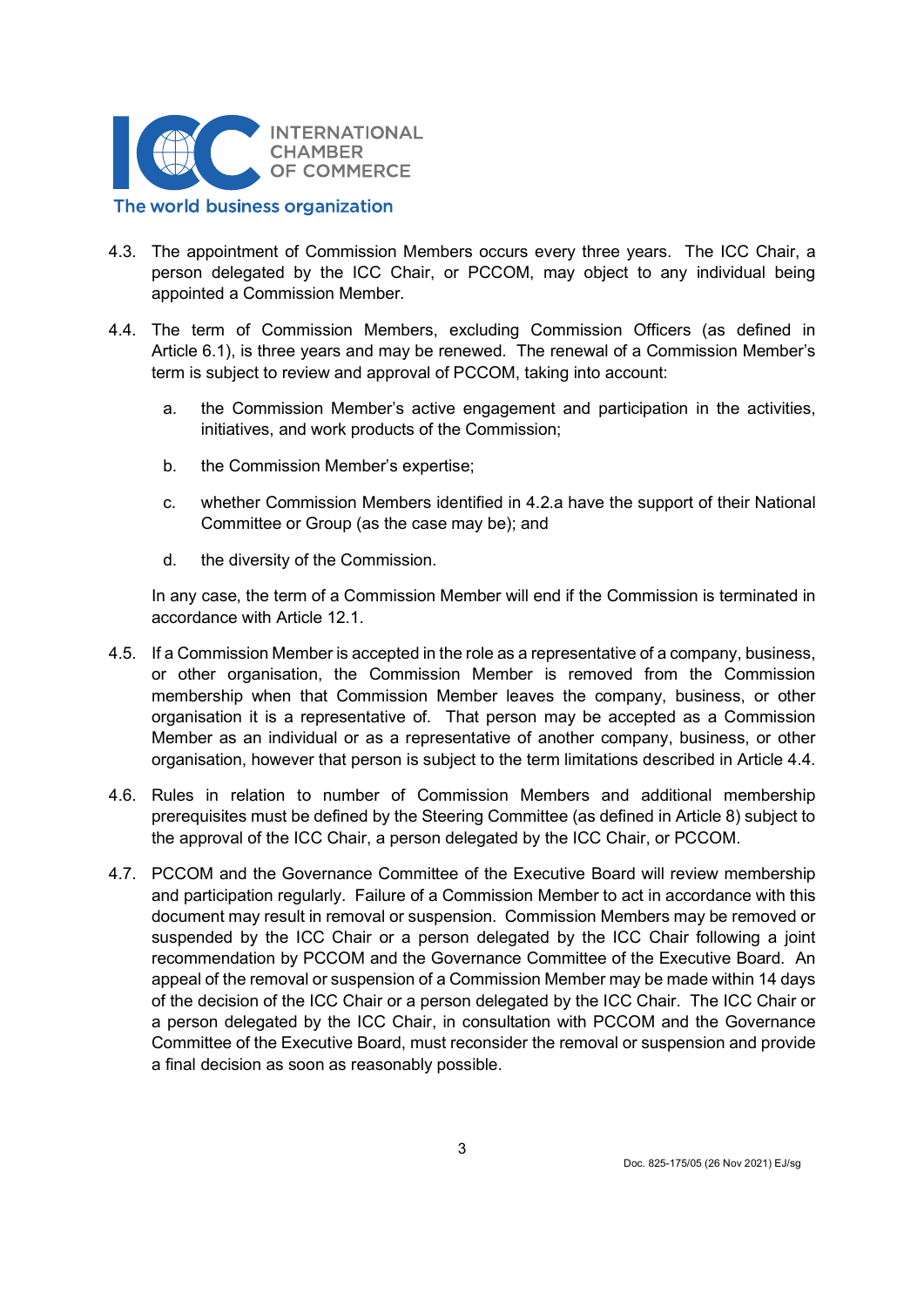

4.8. National Committees, Groups, and Direct Members should directly inform the Commission Secretary (as defined in Article 7.2) of any appointment or removal of Commission Members for the purposes of accurately maintaining the Member Record (as defined in Article 7.3).

### 5. Commission Member Responsibilities

- 5.1. Commission Members must:
	- a. act in accordance with the overarching principles outlined in Article 3;
	- b. actively participate in Commission activities and initiatives;
	- c. provide thought-leadership and expertise related to Commission activities and initiatives;
	- d. support the selection, development and implementation of Commission activities and initiatives;
	- e. prepare and finalise high-quality outputs and Commission Documents (as defined in Article 13) in line with the objectives of ICC; and
	- f. provide support to the Commission Officers and the Commission Secretary where necessary.
- 5.2. Activities carried out by Commission Members are not remunerated.

### 6. Commission Officers

- 6.1. The ICC Chair or a person delegated by the ICC Chair will appoint the Commission Chair and at least two Commission Vice-Chairs (together, "Commission Officers") selected upon recommendation by the ICC Secretariat from nominated candidates. If the Commission Chair has been appointed, the Commission Chair may be consulted on the selection of Commission Vice-Chairs.
- 6.2. The ICC Chair, a person delegated by the ICC Chair, or PCCOM will request nominations for Commission Officer positions and will identify any prerequisites for a candidate to be considered and to be appointed. Nominations will be open for at least four weeks.
- 6.3. Commission Officers must be Commission Members.
- 6.4. The term of a Commission Officer is three years and may be renewed once at the discretion of the ICC Chair or a person delegated by the ICC Chair upon recommendation by the ICC Secretariat. A Commission Officer cannot be in the same role for more than six years. In any case, the role of the Commission Officer will be automatically terminated if the Commission is terminated in accordance with Article 12.1. The performance of Commission Officers is subject to annual review by PCCOM.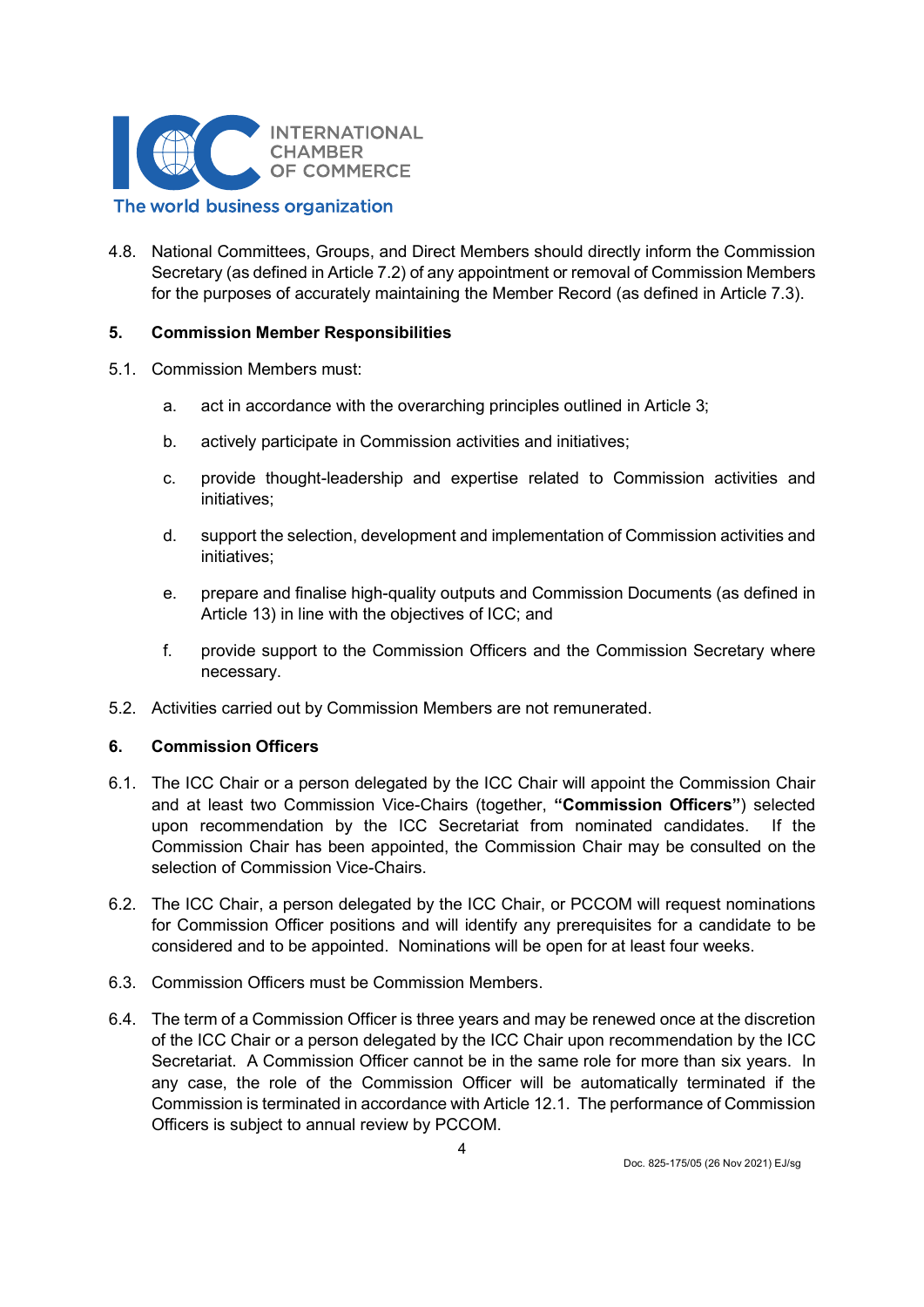

### 6.5. The responsibilities of the Commission Chair include:

- a. chairing Commission meetings;
- b. chairing the Steering Committee;
- c. ensuring that communications with and between participants are inclusive and respectful;
- d. providing sign-off for final approval by the ICC Chair, a person delegated by the ICC Chair, or PCCOM on the establishment of new Working Groups (as defined in Article 9) or initiatives;
- e. providing sign-off for final approval by the ICC Chair, a person delegated by the ICC Chair, or PCCOM on the communication of Commission Documents;
- f. reporting on activities of the Commission to PCCOM, as required and at least once at the end of each calendar year, using the template in Appendix M.
- 6.6. If a Commission Chair is temporarily unable to discharge their duties, the Commission Chair must appoint a replacement among the Vice-Chairs. If the Commission Chair is not able to appoint a replacement, the ICC Chair or a person delegated by the ICC Chair, in consultation with PCCOM, must appoint a replacement. If a Commission Chair resigns, is definitively unable to discharge their duties, or the absence of the Commission Chair would substantially delay the work of the Commission, the process in Article 6.2 must be followed to appoint a replacement.

### 7. Role of the ICC Secretariat

- 7.1. The ICC Secretariat liaises with ICC governing bodies and ensures that the objectives outlined in Article 1 are appropriately reflected in the activities and the initiatives of the Commission.
- 7.2. The ICC Secretariat must appoint appropriate support staff from ICC to oversee the management of the activities of the Commission and to assist on organisational matters as the secretary of the Commission ("Commission Secretary").
- 7.3. The responsibilities of the Commission Secretary include:
	- a. managing the work of the Commission to deliver initiatives in line with the institutional objectives of ICC;
	- b. driving business engagement and managing key stakeholder relationships;
	- c. managing outreach activities of the Commission;

5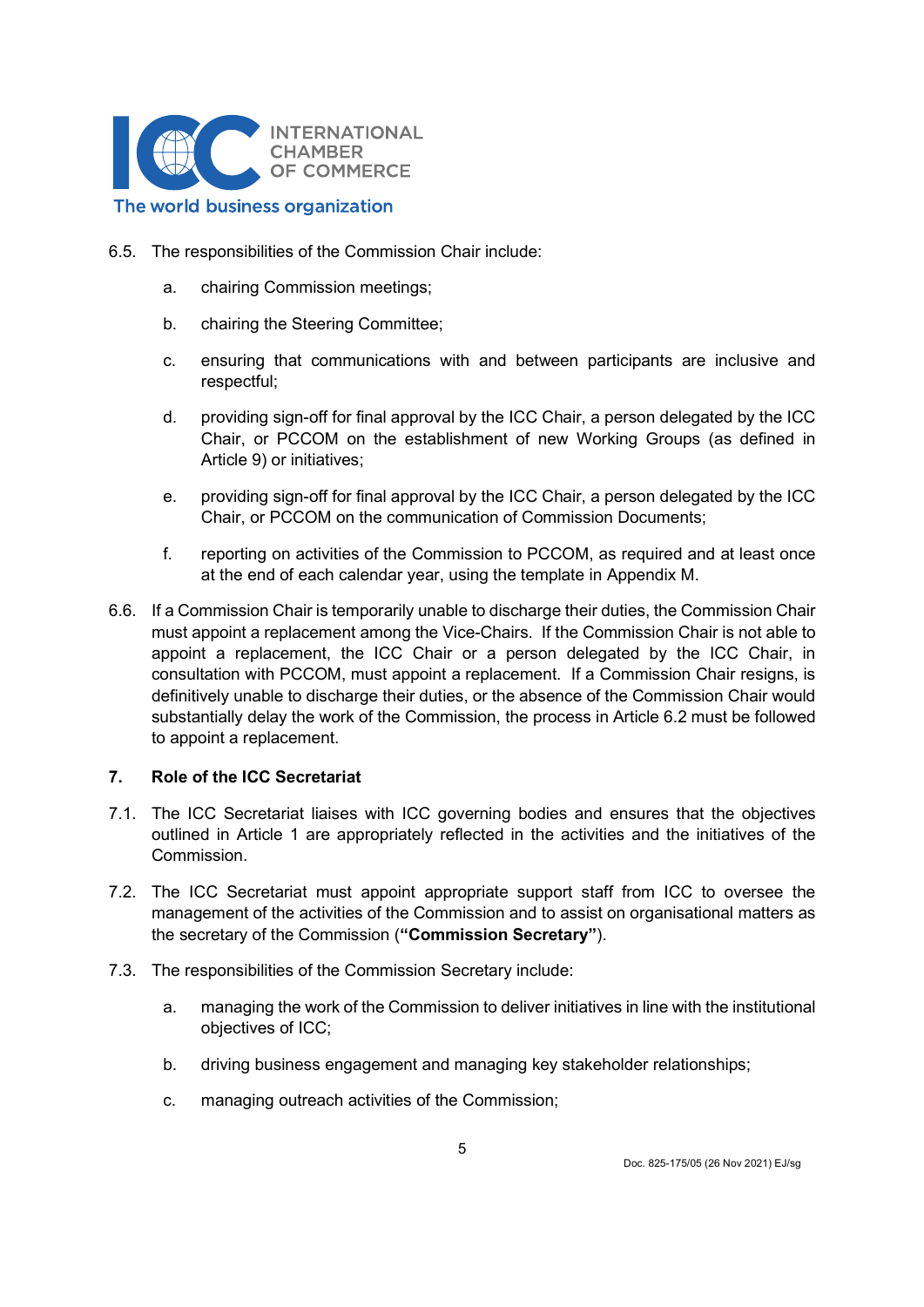

- d. ensuring collaboration with the work of other ICC Commissions;
- e. reporting to the ICC Secretariat on any financial costs and budgets;
- f. managing the preparation of Commission meetings including the preparation of the agenda and executive summary if necessary;
- g. maintaining an up-to-date record of Commission Members including Commission Member status (current or suspended) and attendance at meetings (the "Member Record"); and
- h. providing information to Commission Members of the Member Record in so far as the information relates to the Commission Member making the request.

#### 8. Steering Committee

- 8.1. A Steering Committee must be established by the ICC Chair, or a person delegated by the ICC Chair, on the recommendation of PCCOM and in consultation with the Commission Chair.
- 8.2. The Steering Committee comprises Commission Officers and the Commission Secretary. Upon recommendation by the ICC Secretary General, the Steering Committee may include members of the ICC Secretariat, chairs and presidents of the ICC Working Bodies, and the President of the Standing Committee of the ICC International Centre for ADR. Chairs and presidents of the ICC Working Bodies and the President of the Standing Committee of the ICC International Centre for ADR must be appointed by the ICC Chair, or a person delegated by the ICC Chair, on the recommendation of PCCOM.
- 8.3. The Steering Committee is responsible for:
	- a. oversight, planning and implementation of the activities and initiatives of the Commission;
	- b. providing strategic guidance and direction for the activities of the Commission;
	- c. reviewing and providing quality assurance on content of Commission outputs;
	- d. collaborating with the ICC Secretariat in determining and developing Commission priorities and activities in line with ICC objectives;
	- e. collaborating with other ICC Commissions;
	- f. ensuring engagement with ICC affiliated businesses, National Committees, Groups, and Direct Members in accordance with the principles of the Commission as outlined in Article 3 and the objectives of ICC;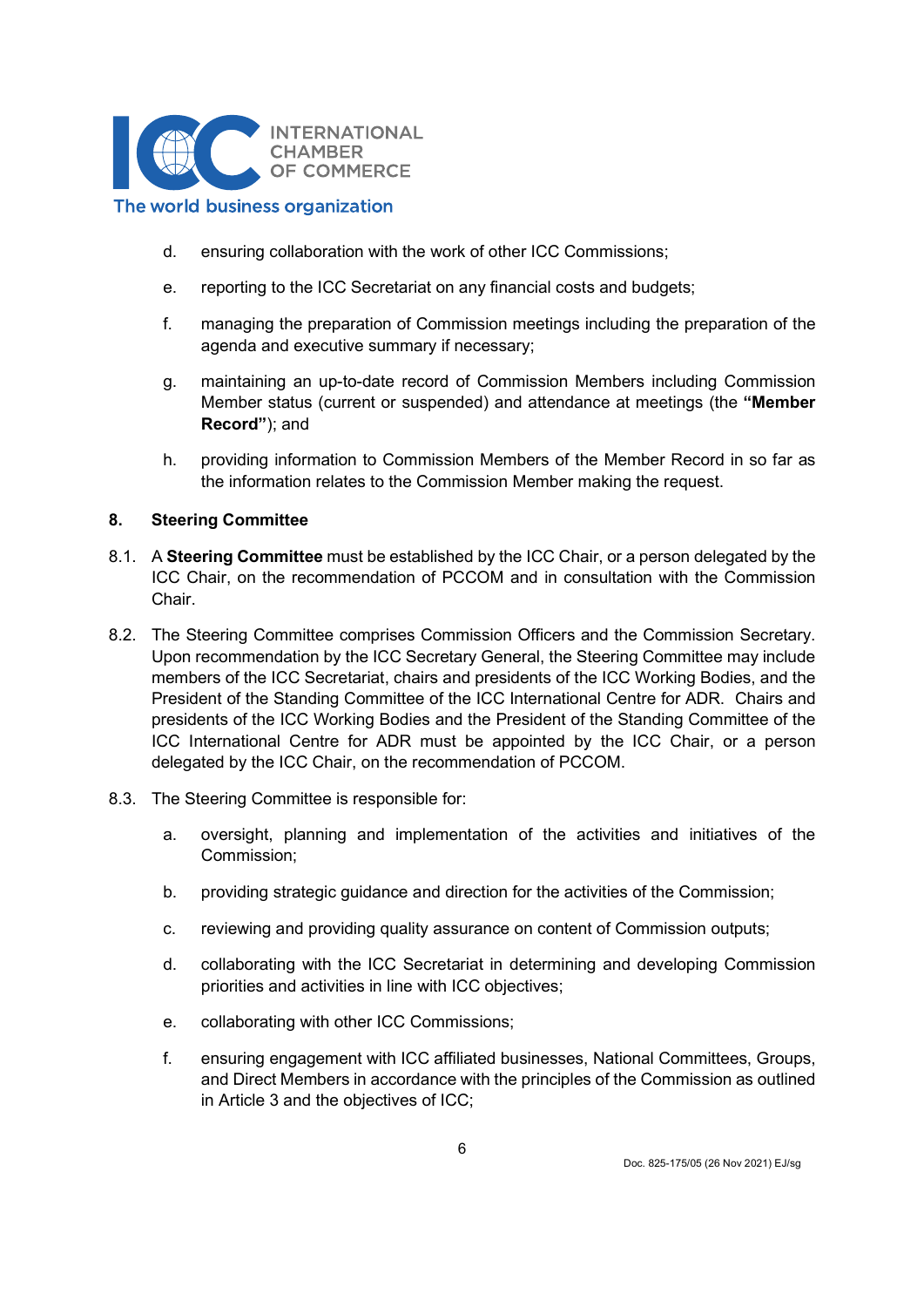

- g. driving outreach activities of the Commission; and
- h. encouraging collaboration and partnerships with appropriate third-party organisations.
- 8.4. The Steering Committee must meet quarterly, or more frequently when convened by the Chair. Meetings must be documented for future reference.
- 8.5. For a Steering Committee vote to be taken, quorum must be two-thirds of all Steering Committee members, including the Chair. Decisions are taken by a majority vote, with the Chair having a casting vote.
- 8.6. The ICC Chair, or a person delegated by the ICC Chair, in consultation with PCCOM, may remove members of the Steering Committee.

### 9. Working Groups

- 9.1. The Steering Committee may establish working groups to undertake the activities and initiatives of the Commission ("Working Groups"), subject to the approval of the ICC Chair or a person delegated by the ICC Chair in consultation with PCCOM.
- 9.2. The Steering Committee is responsible for defining the purpose and terms of reference of the Working Groups using the template in Appendix N.
- 9.3. Commission Members wishing to participate in Working Groups must indicate their interest to the Steering Committee. Those Commission Members will be appointed by the Steering Committee as members of the Working Group subject to any objection of the ICC Chair, a person delegated by the ICC Chair, or PCCOM.
- 9.4. The Commission Chair may invite guests, as described in Article 10.5.c, to participate in Working Groups subject to any objection of the ICC Chair, a person delegated by the ICC Chair, or PCCOM, but those guests must not account for more than 15% of a Working Group's membership. In exceptional circumstances PCCOM may allow more than 15% of a Working Group to comprise of invited guests.
- 9.5. The ICC Chair, or a person delegated by the ICC Chair, in consultation with PCCOM, may disband Working Groups that do not, or no longer, comply with Articles 1, 2, or 3.

#### 10. Meetings

- 10.1. Commission meetings must be held with a view to encourage:
	- a. Commission Member engagement;
	- b. relevant content generation; and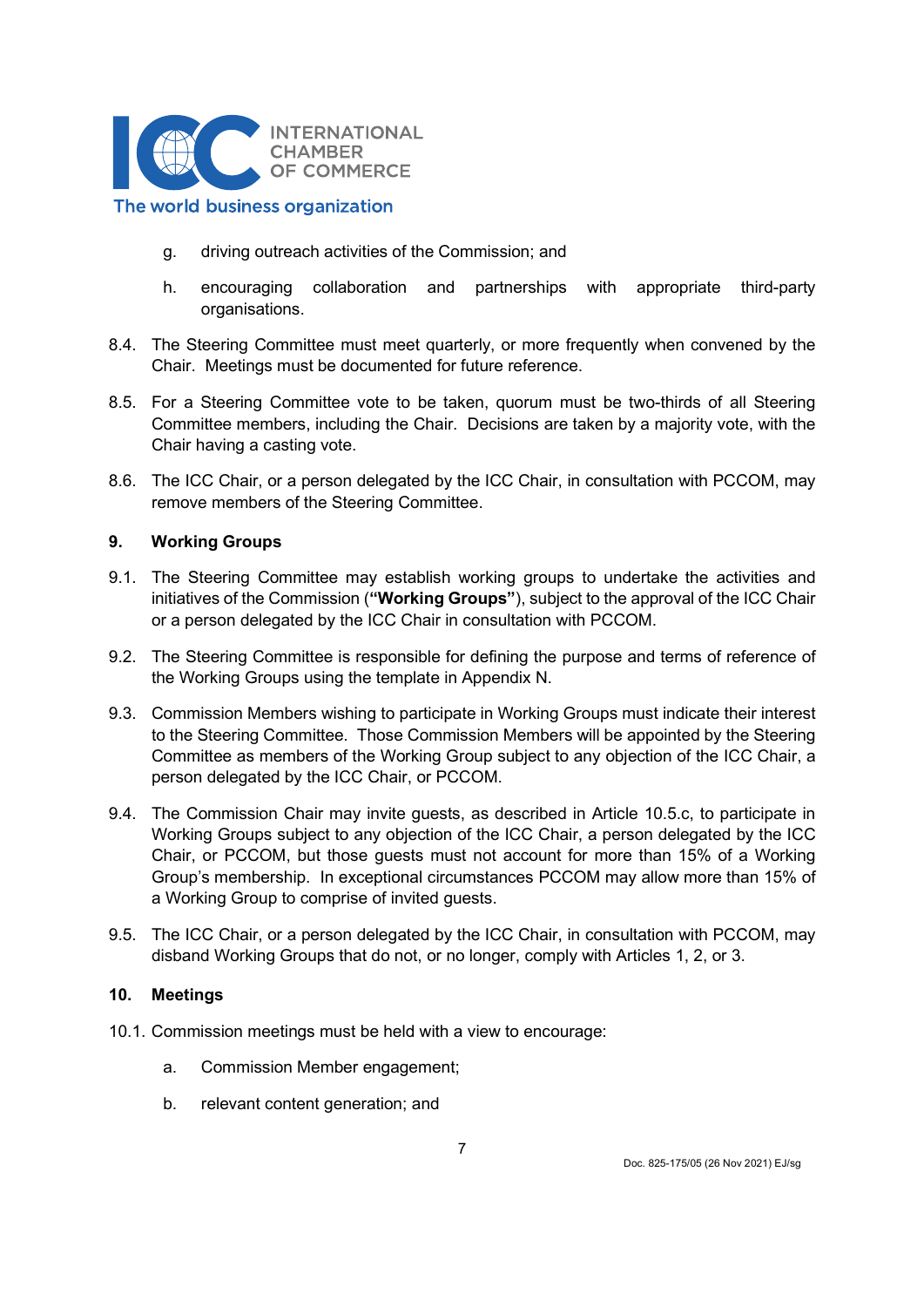

c. impact and effectiveness,

which will be assessed by PCCOM throughout the term of the Commission as a measure of performance of the Commission.

- 10.2. The Commission must meet regularly throughout the year to fulfil its mission as described in Appendix A, with a view to meet at least twice a year, or more frequently if requested by the Steering Committee. The Commission Chair must give at least four weeks' notice for a meeting to be held, where possible.
- 10.3. Commission Members and the Commission Secretary are expected to attend Commission meetings. Commission meetings may be held in person, by teleconference, or videoconference.
- 10.4. If a Commission Member is unable to participate in two Commission meetings in a row, the Commission Member should consider removing themselves from the Commission.
- 10.5. The following may attend Commission meetings for observation and consultation:
	- a. the ICC Secretary General and ICC Secretariat staff members designated by the ICC Secretary General;
	- b. National Commissioners; and
	- c. invited guests of Commission Chairs to contribute expertise on particular projects.
- 10.6. The preliminary agenda for a Commission meeting must be prepared by the Commission Chair with input from the Steering Committee as appropriate and communicated to Commission Members and meeting participants at least one week before the date of the Commission meeting. A final agenda and associated documents must be provided as early as possible, and no later than the start of the Commission meeting.
- 10.7. Within two weeks of the Commission meeting, the Commission Secretary must prepare a concise list of the main decisions and action items of the Commission meeting and circulate the list to the Commission Members and meeting participants.
- 10.8. The Commission Secretary will prepare an executive summary of the Commission meeting for approval by the Commission Chair. In exceptional circumstances, the executive summary may be prepared by the Commission Officers. The executive summary of the Commission meeting must be circulated to the Commission Members and meeting participants no later than four weeks after the date of the Commission meeting.

### 11. Voting

11.1. Decisions of the Commission are made by a majority of the votes validly cast. Decisions are to be taken by informal vote unless a request for a formal vote is made to the Steering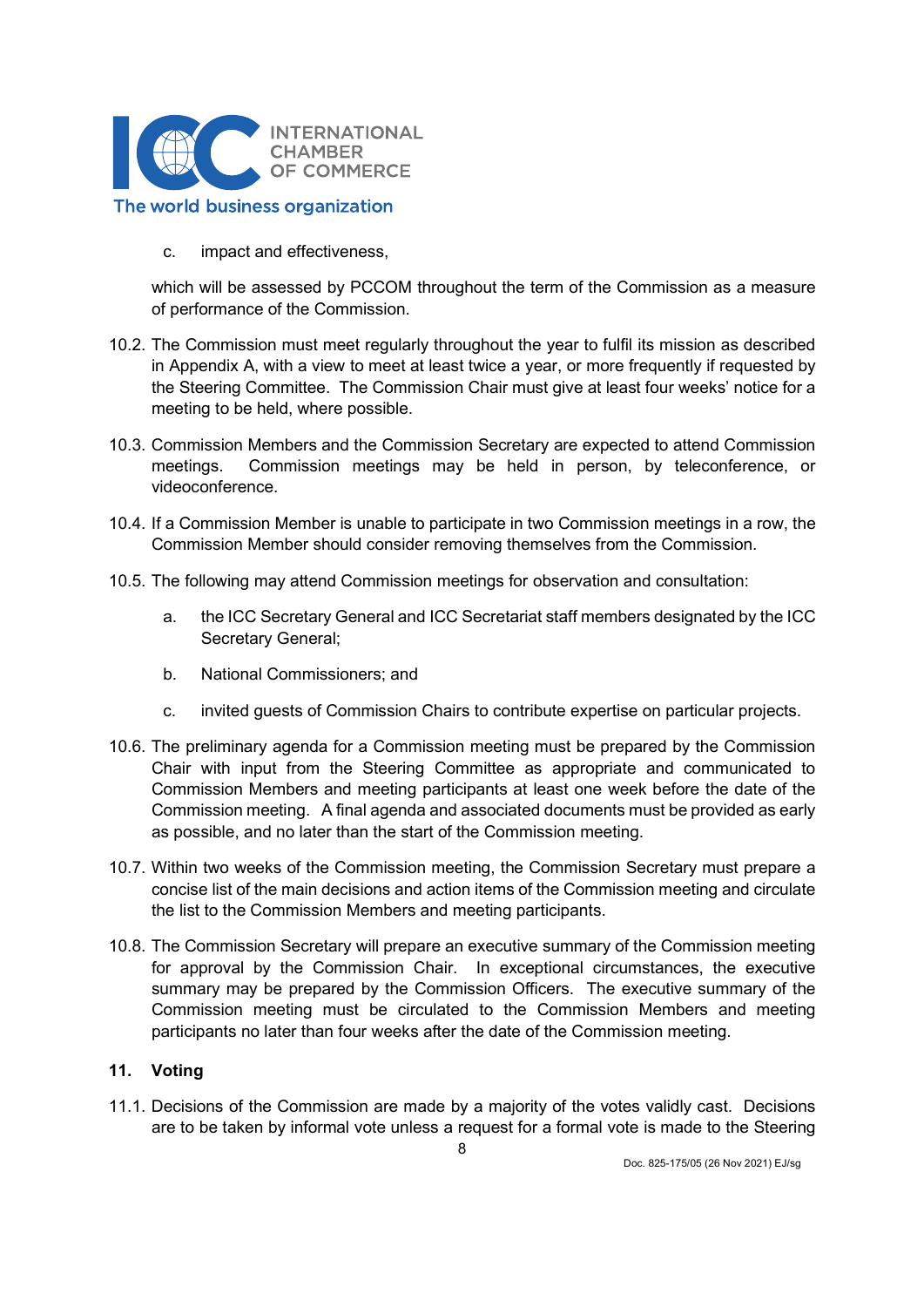

Committee by the ICC Chair or person delegated by the ICC Chair, members of the Steering Committee, a group of at least ten National Committees or Groups, or 50 Direct Members of the Commission. If a formal vote is requested, the Steering Committee will establish the appropriate procedure for casting and counting the formal vote.

- 11.2. For informal votes called during Commission meetings, only current Commission Members on the Member Record may vote. Any Commission Member that has been suspended is not entitled to vote, and any vote received by a suspended Commission Member will not be counted. Current Commission Members may cast one vote each, with equal weighting.
- 11.3. Votes may be cast in person, by teleconference or videoconference, or any voting system made available by the ICC Secretariat.

### 12. Term and Status of the Commission

- 12.1. Any decision to establish, terminate, merge, or extend a Commission is made by the Executive Board following a proposal or recommendation of PCCOM. PCCOM will annually review the performance of the Commission.
- 12.2. When a merger occurs of the Commission with another ICC Commission, the terms of reference of the Commission must be redrafted.

#### 13. Commission Documents

- 13.1. Documents prepared by the Commission include policy statements, recommendations, and technical documents as described in the ICC Policy Document Governance (together, "Commission Documents"). Commission Documents must be prepared by the Commission in consultation with National Committees and in accordance with the ICC Policy Document Governance.
- 13.2. Commission Documents must be submitted to PCCOM for review. On the recommendation of PCCOM, Commission Documents must be submitted to the Executive Board or to the Chairmanship (as appropriate) for approval.
- 13.3. Policy Position documents (as described in the ICC Policy Document Governance) are additionally subject to review and approval by majority vote from the Commission prior to the review and recommendation of PCCOM for submission to the Executive Board or to the Chairmanship (as appropriate).
- 13.4. Working Papers (as described in the ICC Policy Document Governance) are subject to review by the Commission and final approval from the ICC Secretariat, and are not required to be approved by the Executive Board or the Chairmanship (as appropriate) as Working Papers are not considered to be final policy statements.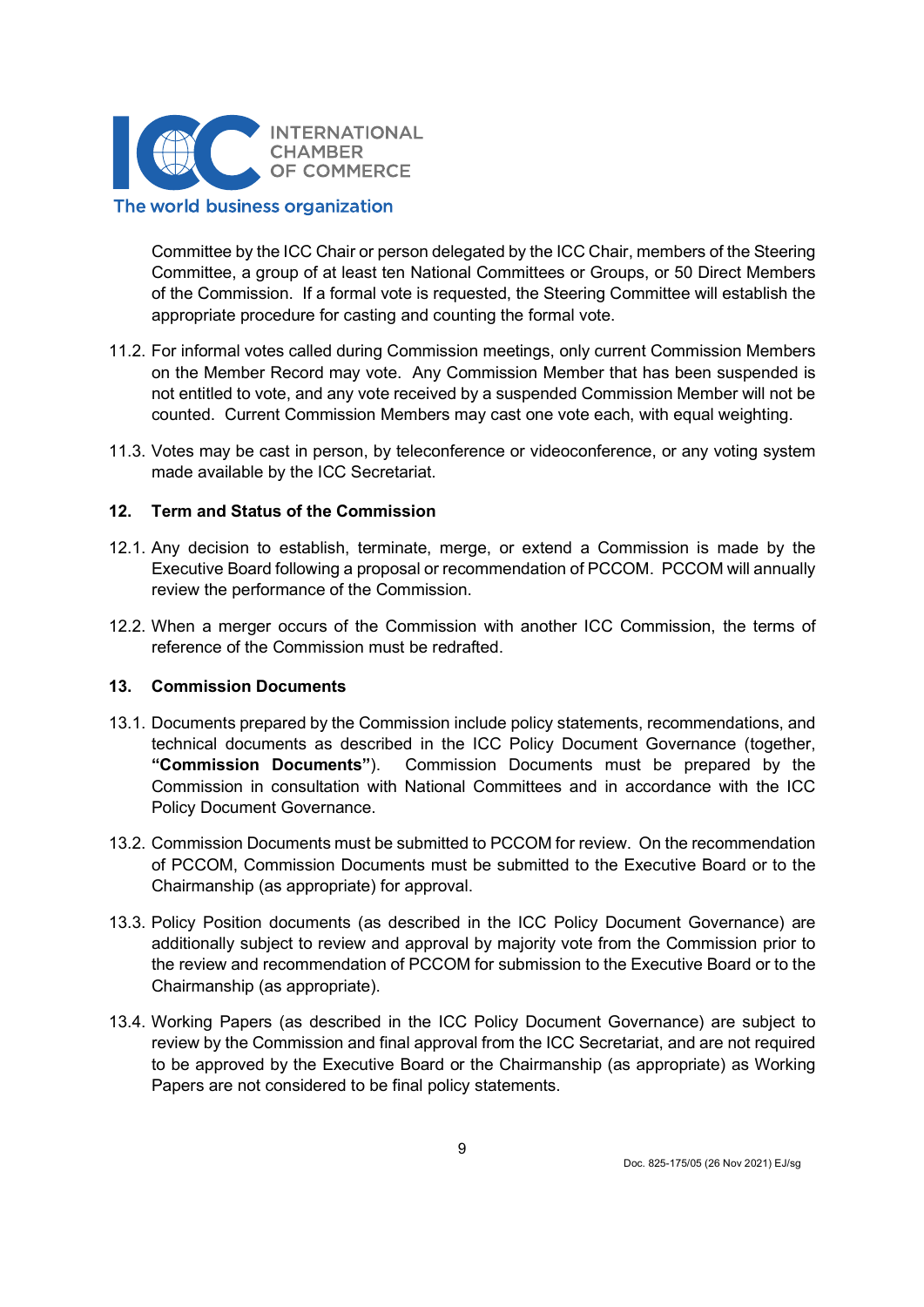

- 13.5. All submissions must be accompanied by a one-page explanatory cover note using the template in Appendix O describing the purpose of the Commission Document, the consultative process that was taken in its development, its intended use, how the Commission Document is aligned with the objectives of ICC, and any other relevant information. All submissions must be made in advance of any relevant deadline of the Executive Board with sufficient time for the review and recommendation of PCCOM.
- 13.6. If approved, the Commission Document is published or distributed by the ICC Secretariat.

### 14. Terms of Reference

- 14.1. Undefined terms in this document have the same meaning as those terms in the Constitution of ICC.
- 14.2. The Executive Board may amend this document from time to time at its discretion.

\* \* \* \* \* \* \*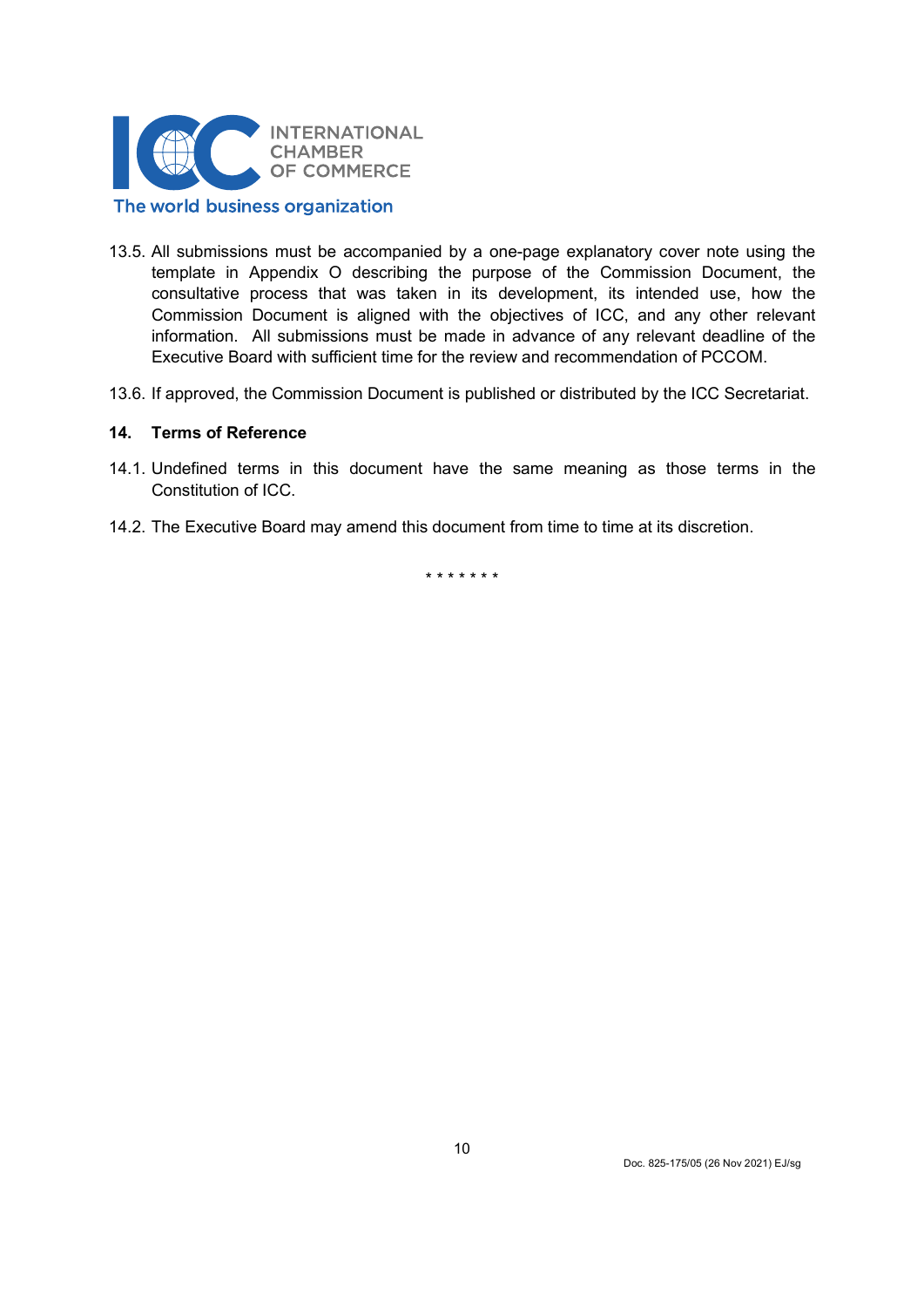

# APPENDIX A - Mission Commission on Arbitration and ADR

- 1. The Commission gathers expertise on arbitration and ADR across the ICC network to enable thought leadership, in line with the strategic objectives of ICC Dispute Resolution Services ("ICC DRS") and ICC's mission and values.
- 2. In fulfilling its mission, the Commission specifically:
	- a. raises awareness and understanding on practical issues in arbitration and ADR in the form of reports;
	- b. facilitates engagement from and between National Committee and Group members, Direct Members and third parties active in ICC DRS in the development of arbitration and ADR;
	- c. provides input on proposed modifications of dispute resolution rules applied in ICC DRS ("Rules") prior to their submission to the Executive Board for approval, as said Rules provide;
	- d. channels expertise to inform the development of activities led by other ICC DRS departments upon request of the ICC DRS Secretary General; and
	- e. collaborates with other ICC Commissions when so required.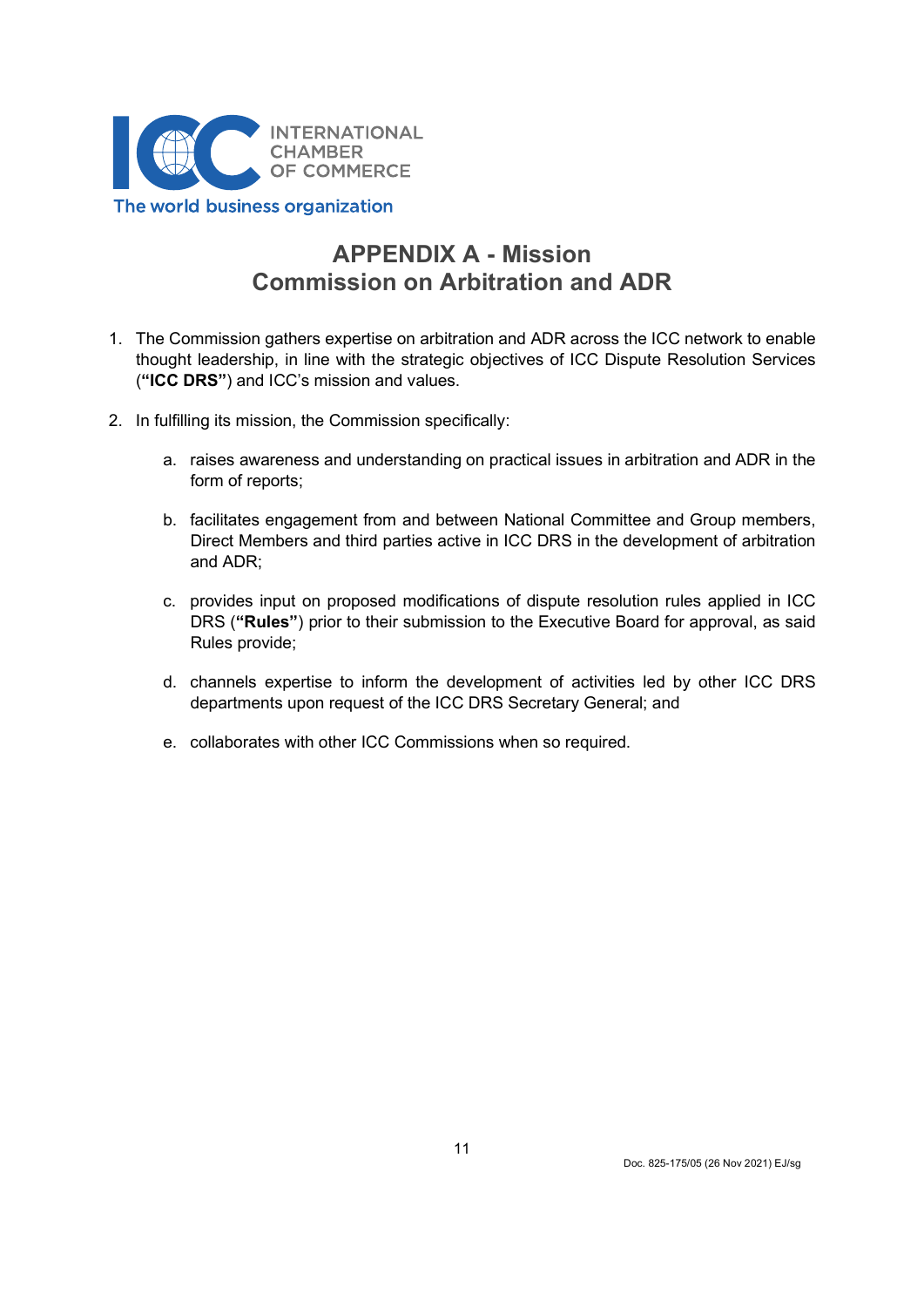

# APPENDIX B - Mission

# Commission on Banking (Trade and Supply Chain Finance)

- 1. The Commission serves as a global forum and rule-making body for the financing of international trade.
- 2. The Commission is a thematically focused forum on trade and supply chain finance to enable expertise from Commission Members and meeting participants to be channelled into the development of ICC's policy positioning and standard setting activities.
- 3. The key functions and responsibilities of the Commission is to:
	- a. develop rules, standards and other products to expand access to cost-effective trade finance;
	- b. ensure extensive engagement from business worldwide in the development and implementation of ICC policy projects;
	- c. provide platforms to build consensus on global policy issues amongst companies from all regions and industries;
	- d. channel business expertise to inform the development of ICC policy outputs and initiatives;
	- e. allow for peer-exchange and intelligence sharing to maintain the relevance and timeliness of ICC's policy work; and
	- f. support the development of high-quality policy outputs aligned with ICC's strategic objectives.
- 4. The Commission collaborates with other ICC Working Bodies and the ICC International Centre for ADR as appropriate.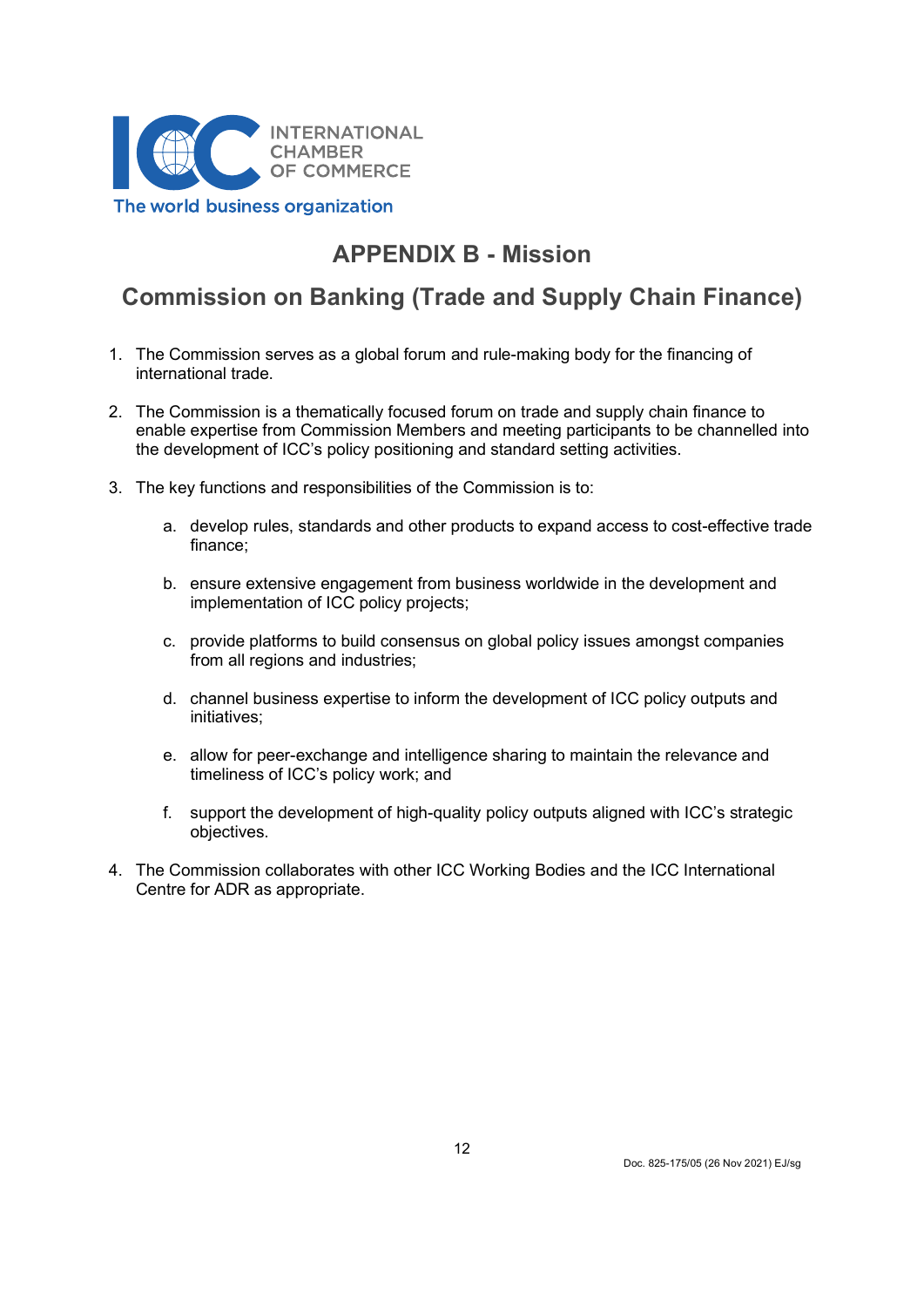

# APPENDIX C - Mission

## Commission on Competition

- 1. The Commission works to ensure that cross-border business realities are taken into account in the formulation and implementation of competition laws and policies.
- 2. The Commission is a thematically focused forum on competition law to enable expertise from Commission Members and meeting participants to be channelled into the development of ICC's policy positioning and standard setting activities.
- 3. The key functions and responsibilities of the Commission is to:
	- a. ensure extensive engagement from business worldwide in the development and implementation of ICC policy projects;
	- b. provide platforms to build consensus on global policy issues amongst companies from all regions and industries;
	- c. channel business expertise to inform the development of ICC policy outputs and initiatives;
	- d. allow for peer-exchange and intelligence sharing to maintain the relevance and timeliness of ICC's policy work; and
	- e. support the development of high-quality policy outputs aligned with ICC's strategic objectives.
- 4. The Commission collaborates with other ICC Working Bodies and the ICC International Centre for ADR as appropriate.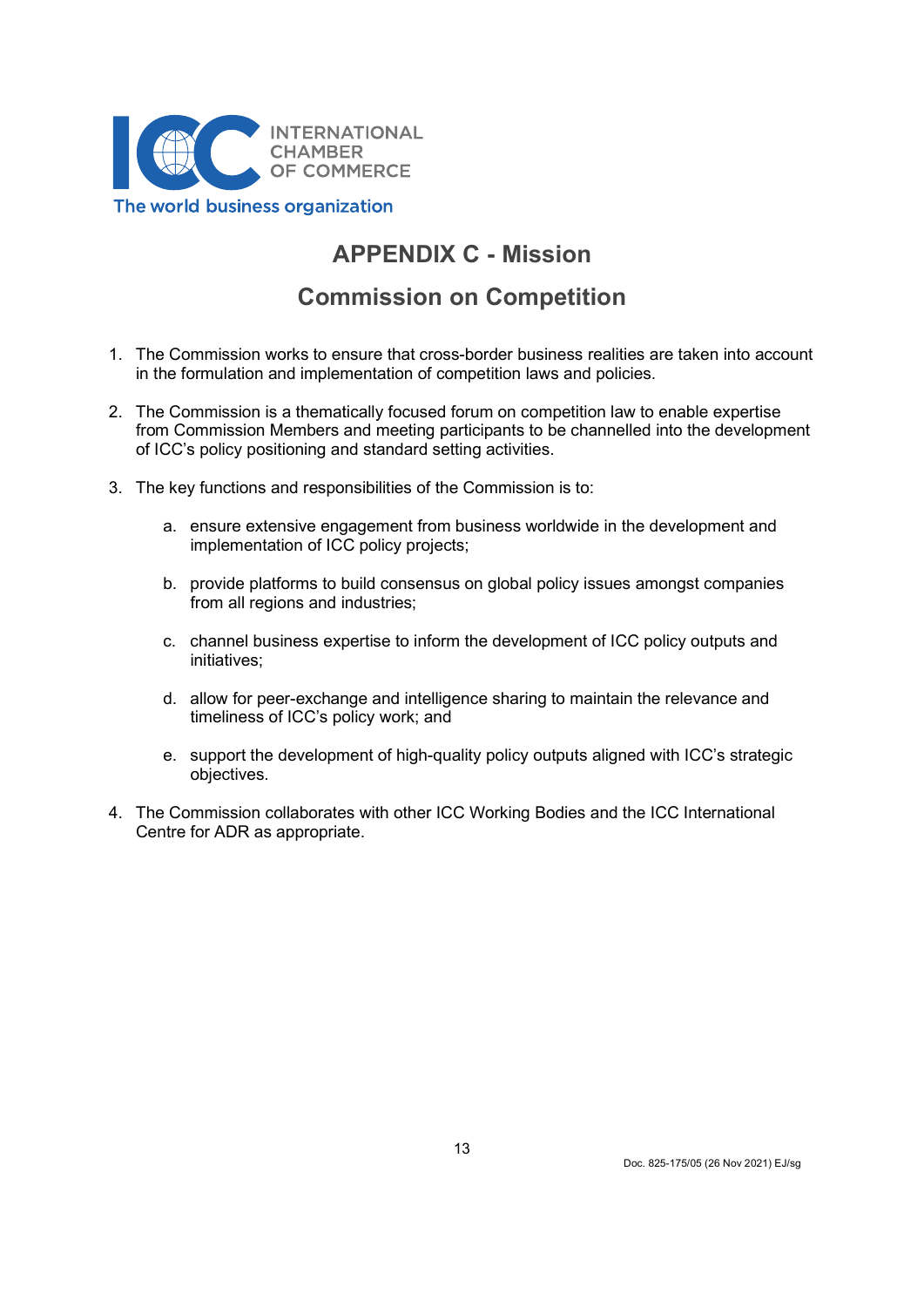

# APPENDIX D - Mission

## Commission on Commercial Law and Practice

- 1. The Commission works to set global business standards for international business to business transactions and provide world business input on commercial rules developed by intergovernmental organisations.
- 2. The Commission is a thematically focused forum on international commercial law to enable expertise from Commission Members and meeting participants to be channelled into the development of ICC's policy positioning and standard setting activities.
- 3. The key functions and responsibilities of the Commission is to:
	- a. develop internationally applicable tools, standards and rules to facilitate cross-border trade;
	- b. ensure extensive engagement from business worldwide in the development and implementation of ICC policy projects;
	- c. provide platforms to build consensus on global policy issues amongst companies from all regions and industries;
	- d. channel business expertise to inform the development of ICC policy outputs and initiatives;
	- e. allow for peer-exchange and intelligence sharing to maintain the relevance and timeliness of ICC's policy work; and
	- f. support the development of high-quality policy outputs aligned with ICC's strategic objectives.
- 4. The Commission collaborates with other ICC Working Bodies and the ICC International Centre for ADR as appropriate.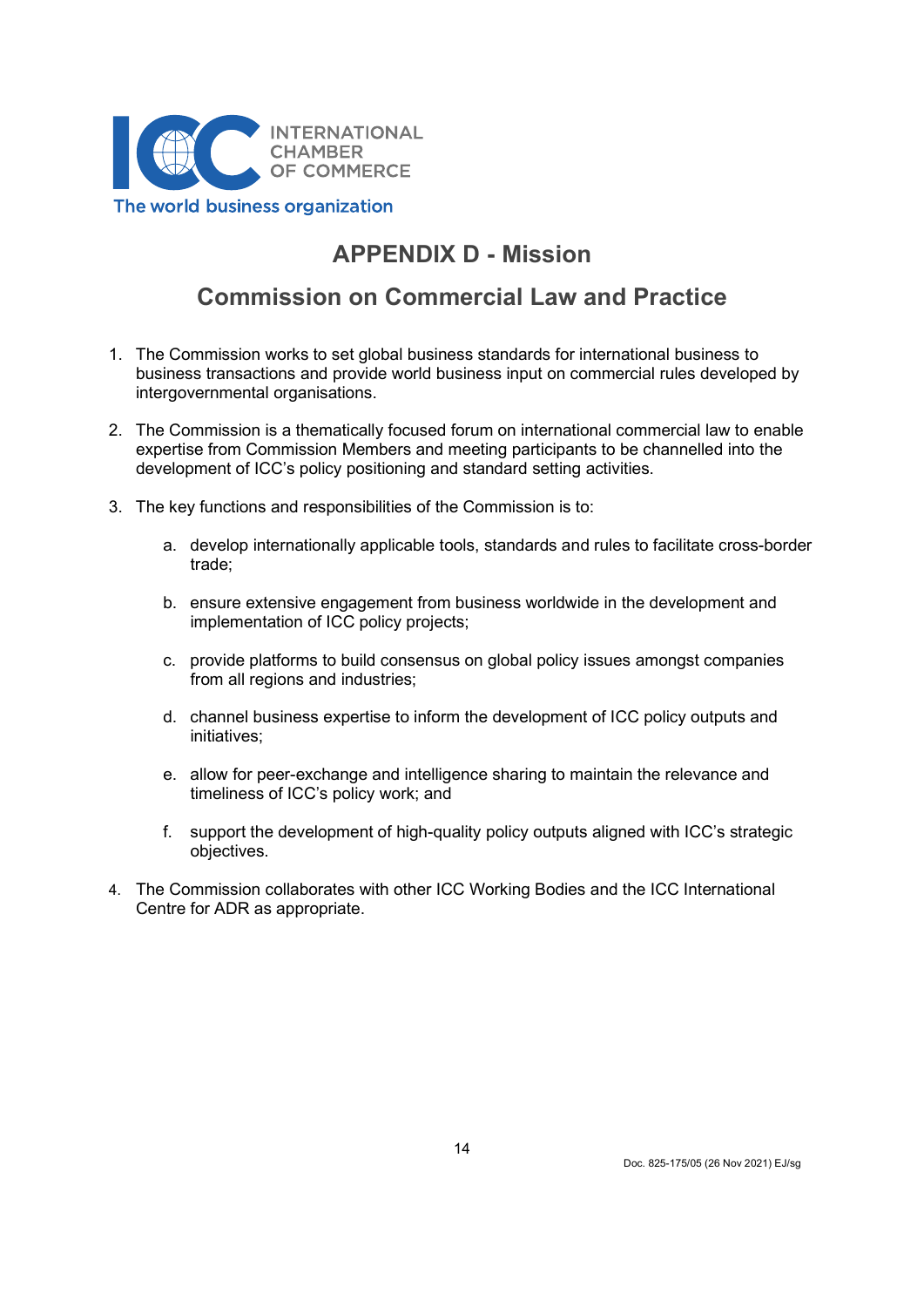

## APPENDIX E - Mission

## Commission on Corporate Responsibility and Anti-**Corruption**

- 1. The Commission works to develop policy recommendations and practical tools from a global business perspective on corporate responsibility and fighting corruption.
- 2. The Commission is a thematically focused forum on corporate responsibility and anticorruption to enable expertise from Commission Members and meeting participants to be channelled into the development of ICC's policy positioning and standard setting activities.
- 3. The key functions and responsibilities of the Commission is to:
	- a. serve as a global forum to enable corporate action to promote responsible business practices and combat corruption;
	- b. ensure extensive engagement from business worldwide in the development and implementation of ICC policy projects;
	- c. provide platforms to build consensus on global policy issues amongst companies from all regions and industries;
	- d. channel business expertise to inform the development of ICC policy outputs and initiatives;
	- e. allow for peer-exchange and intelligence sharing to maintain the relevance and timeliness of ICC's policy work; and
	- f. support the development of high-quality policy outputs aligned with ICC's strategic objectives.
- 4. The Commission collaborates with other ICC Working Bodies and the ICC International Centre for ADR as appropriate.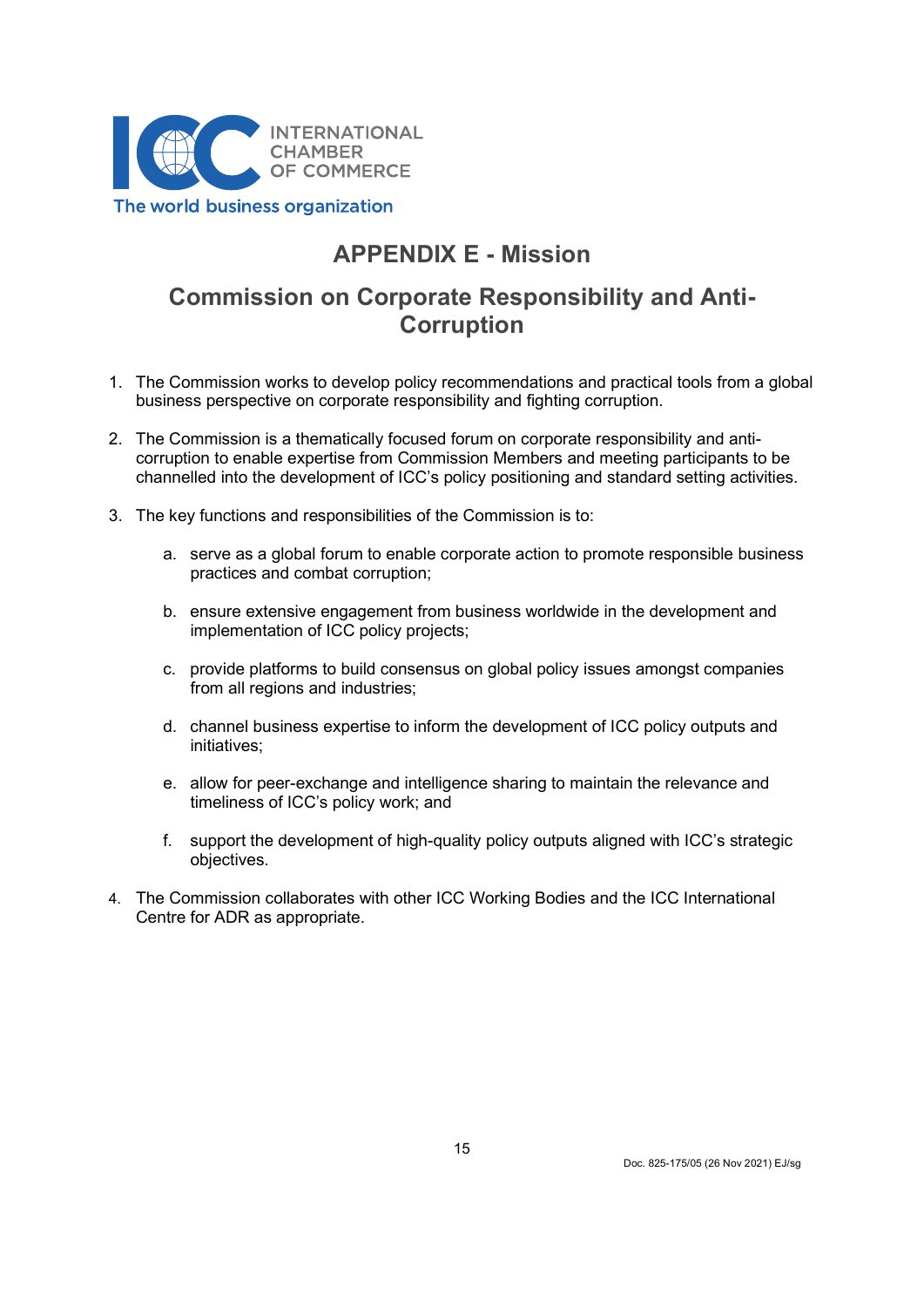

## APPENDIX F - Mission

## Commission on Customs and Trade Facilitation

- 1. The Commission works to promote effective customs procedures to eliminate unnecessary burdens to international trade.
- 2. The Commission is a thematically focused forum on customs and trade facilitation to enable expertise from Commission Members and meeting participants to be channelled into the development of ICC's policy positioning and standard setting activities.
- 3. The key functions and responsibilities of the Commission is to:
	- a. pool business expertise and insights to help shape the design of effective customs frameworks and practices;
	- b. ensure extensive engagement from business worldwide in the development and implementation of ICC policy projects;
	- c. provide platforms to build consensus on global policy issues amongst companies from all regions and industries;
	- d. channel business expertise to inform the development of ICC policy outputs and initiatives;
	- e. allow for peer-exchange and intelligence sharing to maintain the relevance and timeliness of ICC's policy work; and
	- f. support the development of high-quality policy outputs aligned with ICC's strategic objectives.
- 4. The Commission collaborates with other ICC Working Bodies and the ICC International Centre for ADR as appropriate.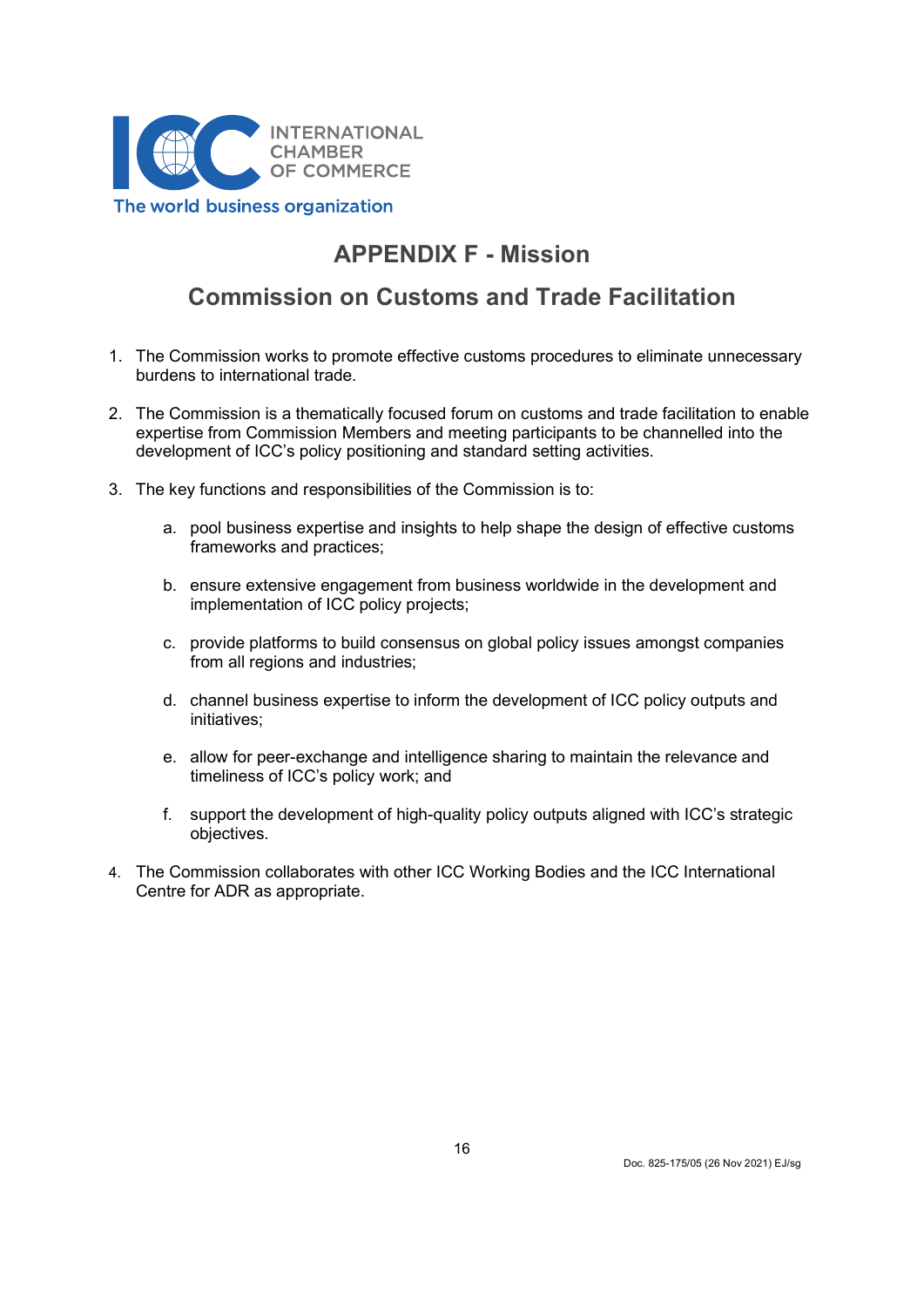

# APPENDIX G - Mission

## Commission on Digital Economy

- 1. The Commission works to enable inclusive growth of the digital economy through private sector policy leadership, regulatory advocacy and the promotion of best practices.
- 2. The Commission is a thematically focused forum on digital policy issues to enable expertise from Commission Members and meeting participants to be channelled into the development of ICC's policy positioning and standard setting activities.
- 3. The key functions and responsibilities of the Commission is to:
	- a. enable the development of cross-sectoral policy positions and best practice guidance on the development of the digital economy;
	- b. ensure extensive engagement from business worldwide in the development and implementation of ICC policy projects;
	- c. provide platforms to build consensus on global policy issues amongst companies from all regions and industries;
	- d. channel business expertise to inform the development of ICC policy outputs and initiatives;
	- e. allow for peer-exchange and intelligence sharing to maintain the relevance and timeliness of ICC's policy work; and
	- f. support the development of high-quality policy outputs aligned with ICC's strategic objectives.
- 4. The Commission collaborates with other ICC Working Bodies and the ICC International Centre for ADR as appropriate.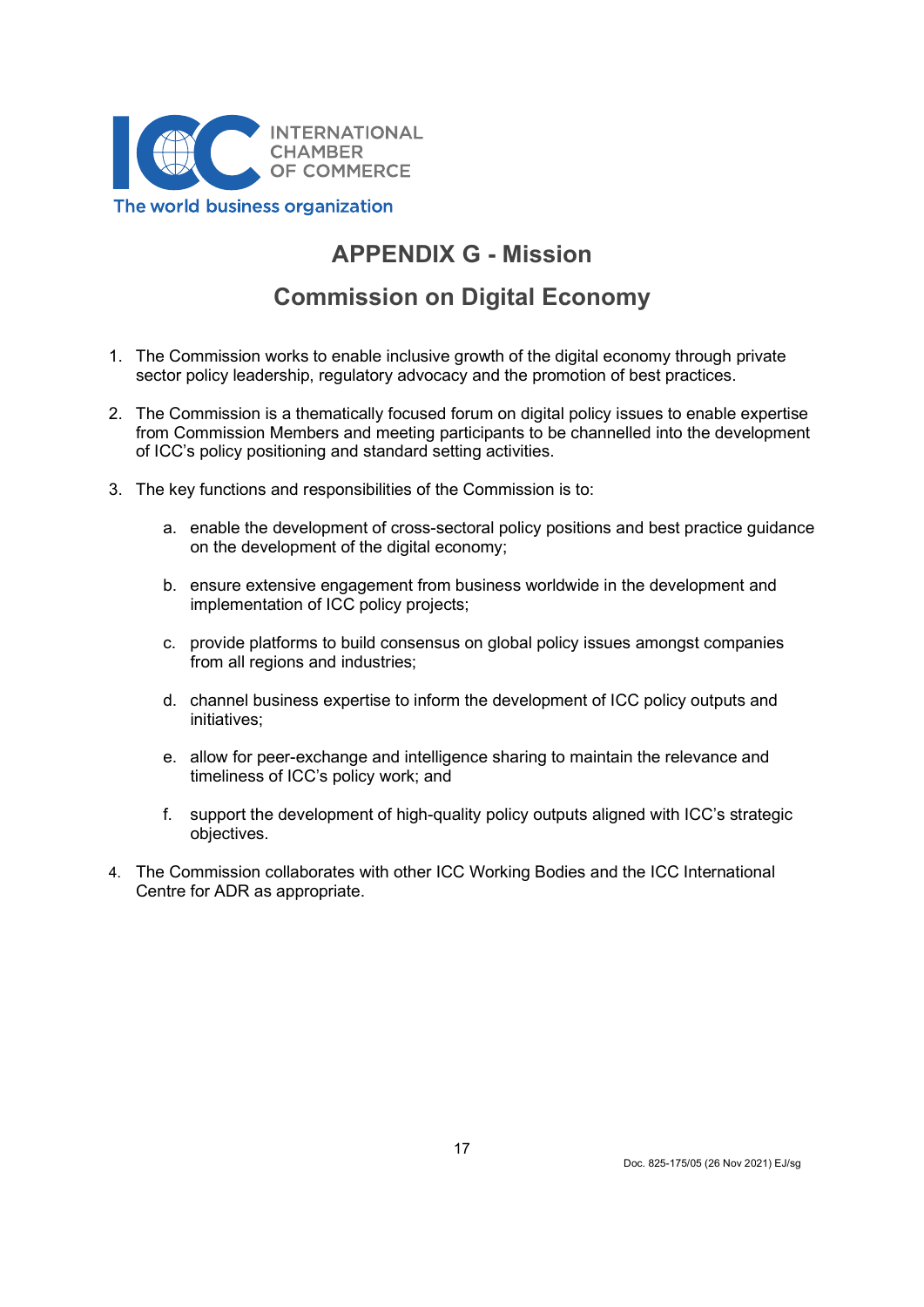

# APPENDIX H - Mission

## Commission on Environment and Energy

- 1. The Commission works to develop policy recommendations and tools to address major global environmental and energy issues – supporting ICC's engagement in key intergovernmental discussions in these areas.
- 2. The Commission is a thematically focused forum on environmental and energy issues to enable expertise from Commission Members and meeting participants to be channelled into the development of ICC's policy positioning and standard setting activities.
- 3. The key functions and responsibilities of the Commission is to:
	- a. serve as an industry forum to develop business insights on the design of environmental policies and to establish tools to accelerate corporate sustainability;
	- b. ensure extensive engagement from business worldwide in the development and implementation of ICC policy projects;
	- c. provide platforms to build consensus on global policy issues amongst companies from all regions and industries;
	- d. channel business expertise to inform the development of ICC policy outputs and initiatives;
	- e. allow for peer-exchange and intelligence sharing to maintain the relevance and timeliness of ICC's policy work; and
	- f. support the development of high-quality policy outputs aligned with ICC's strategic objectives.
- 4. The Commission collaborates with other ICC Working Bodies and the ICC International Centre for ADR as appropriate.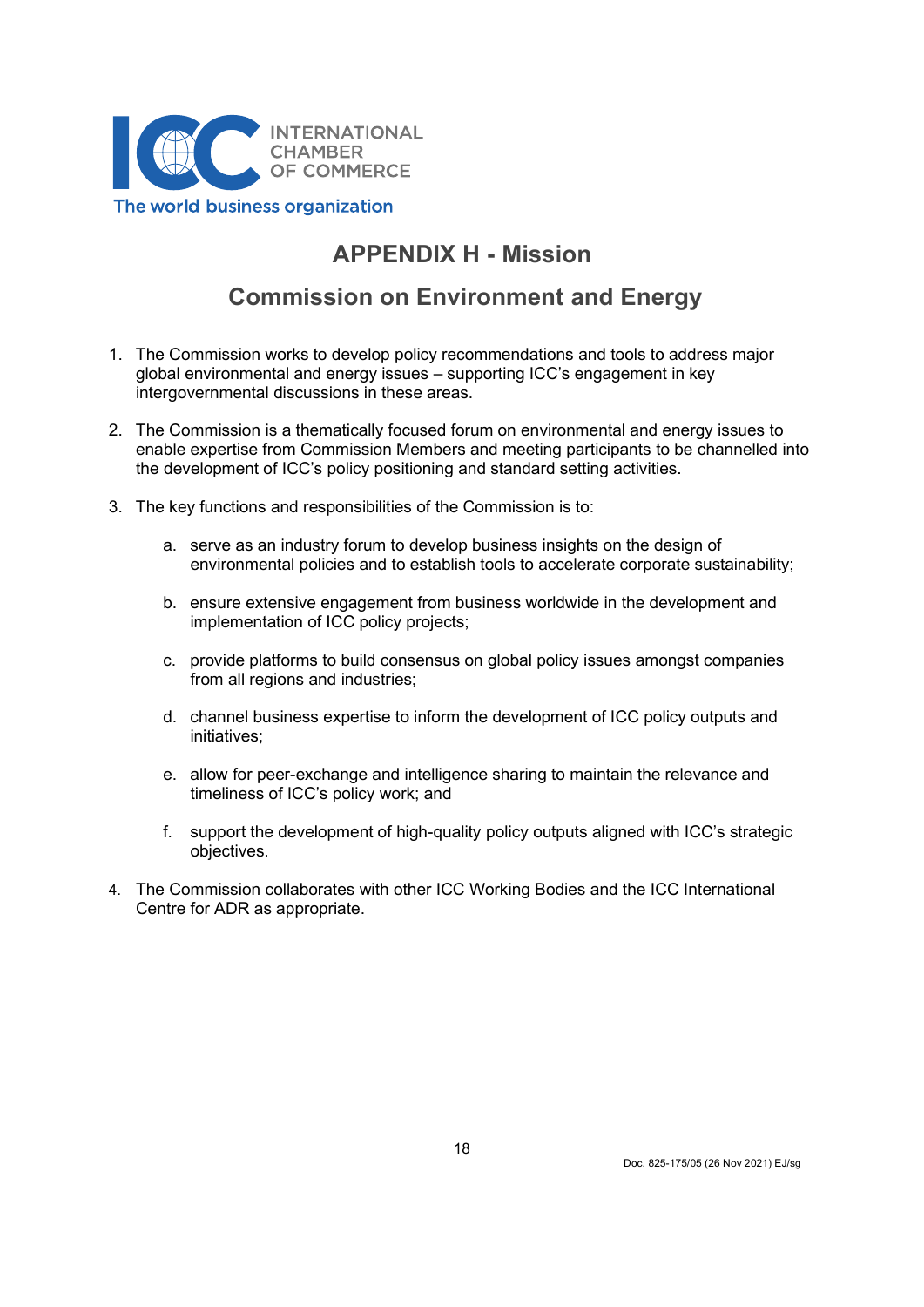

# APPENDIX I - Mission

# Commission on Intellectual Property

- 1. The Commission works to promote efficient intellectual property systems that support international trade, encourage investment in creation and innovation, and facilitate sustainable development.
- 2. The Commission is a thematically focused forum on intellectual property and innovation to enable expertise from Commission Members and meeting participants to be channelled into the development of ICC's policy positioning and standard setting activities.
- 3. The key functions and responsibilities of the Commission is to:
	- a. provide a forum to enable the development of policy recommendations and tools to enable the use of intellectual property to accelerate sustainable and inclusive growth;
	- b. ensure extensive engagement from business worldwide in the development and implementation of ICC policy projects;
	- c. provide platforms to build consensus on global policy issues amongst companies from all regions and industries;
	- d. channel business expertise to inform the development of ICC policy outputs and initiatives;
	- e. allow for peer-exchange and intelligence sharing to maintain the relevance and timeliness of ICC's policy work; and
	- f. support the development of high-quality policy outputs aligned with ICC's strategic objectives.
- 4. The Commission collaborates with other ICC Working Bodies and the ICC International Centre for ADR as appropriate.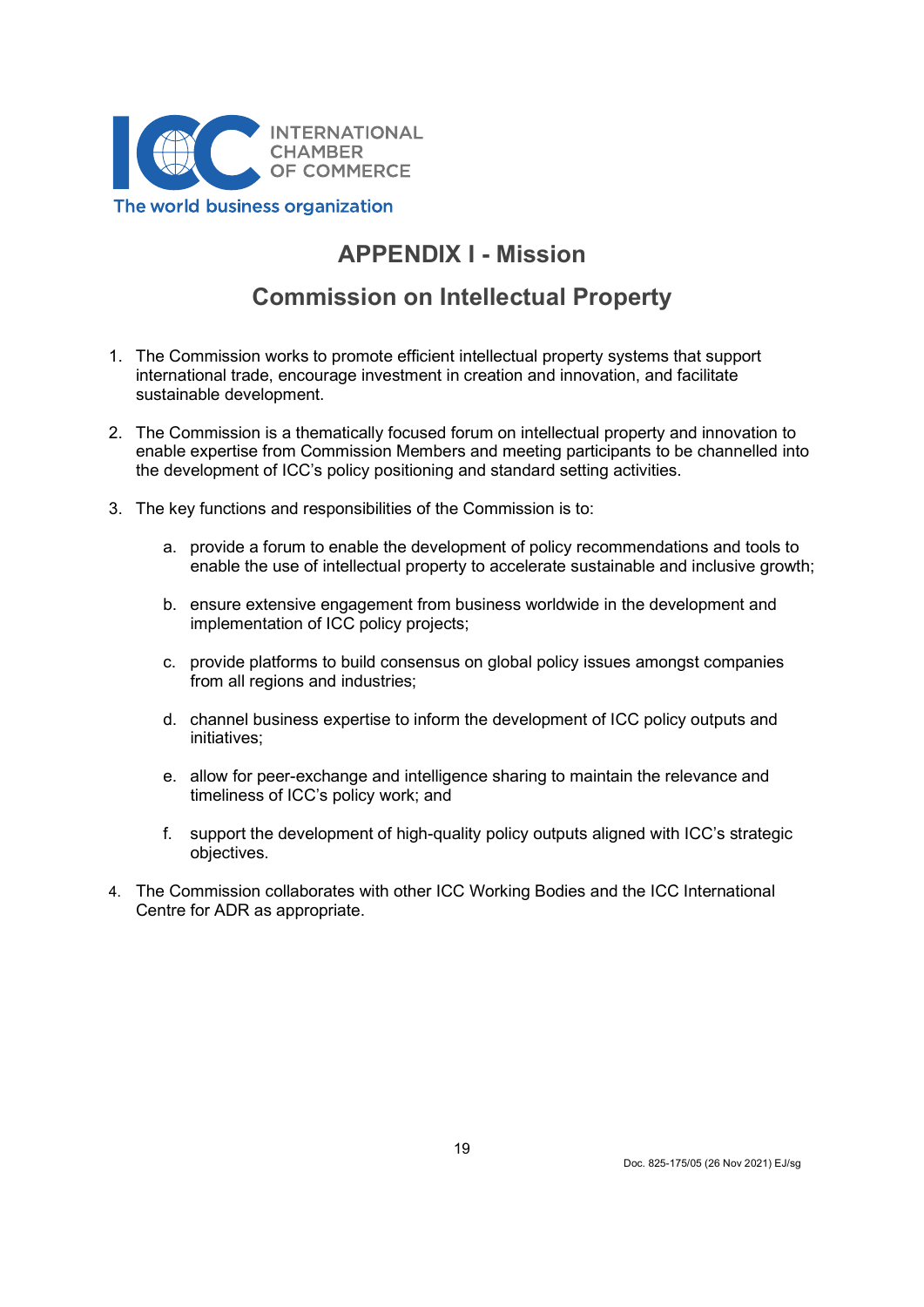

# APPENDIX J - Mission

## Commission on Marketing and Advertising

- 1. The Commission works to promote high ethical standards in marketing by business selfregulation through the Consolidated ICC Code of Advertising and Marketing Communications Practice and formulate world business positions and initiatives to address government actions that affect marketing and consumer protection.
- 2. The Commission is a thematically focused forum on marketing and advertising practice to enable expertise from Commission Members and meeting participants to be channelled into the development of ICC's policy positioning and standard setting activities.
- 3. The key functions and responsibilities of the Commission is to:
	- a. develop and maintain the Consolidated ICC Code of Advertising and Marketing Communications Practice and to develop industry positions to shape key policy initiatives by government;
	- b. ensure extensive engagement from business worldwide in the development and implementation of ICC policy projects;
	- c. provide platforms to build consensus on global policy issues amongst companies from all regions and industries;
	- d. channel business expertise to inform the development of ICC policy outputs and initiatives;
	- e. allow for peer-exchange and intelligence sharing to maintain the relevance and timeliness of ICC's policy work; and
	- f. support the development of high-quality policy outputs aligned with ICC's strategic objectives.
- 4. The Commission collaborates with other ICC Working Bodies and the ICC International Centre for ADR as appropriate.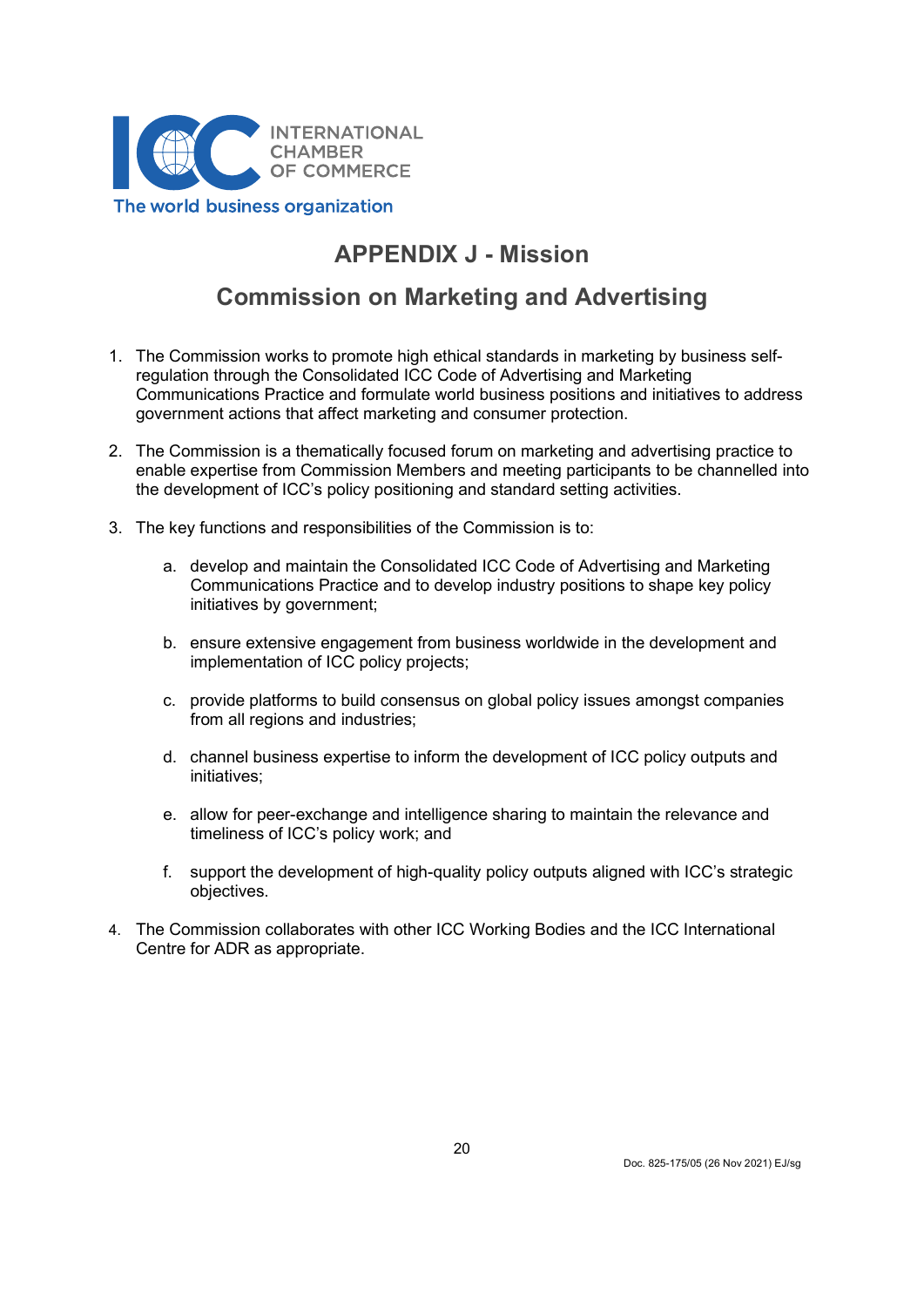

# APPENDIX K - Mission

## Commission on Taxation

- 1. The Commission works to promote transparent and non-discriminatory treatment of foreign investments and earnings that eliminates tax obstacles to cross-border trade and investment.
- 2. The Commission is a thematically focused forum on taxation to enable expertise from Commission Members and meeting participants to be channelled into the development of ICC's policy positioning and standard setting activities.
- 3. The key functions and responsibilities of the Commission is to:
	- a. provide a forum to develop global business positions to shape tax policy developments of international significance;
	- b. ensure extensive engagement from business worldwide in the development and implementation of ICC policy projects;
	- c. provide platforms to build consensus on global policy issues amongst companies from all regions and industries;
	- d. channel business expertise to inform the development of ICC policy outputs and initiatives;
	- e. allow for peer-exchange and intelligence sharing to maintain the relevance and timeliness of ICC's policy work; and
	- f. support the development of high-quality policy outputs aligned with ICC's strategic objectives.
- 4. The Commission collaborates with other ICC Working Bodies and the ICC International Centre for ADR as appropriate.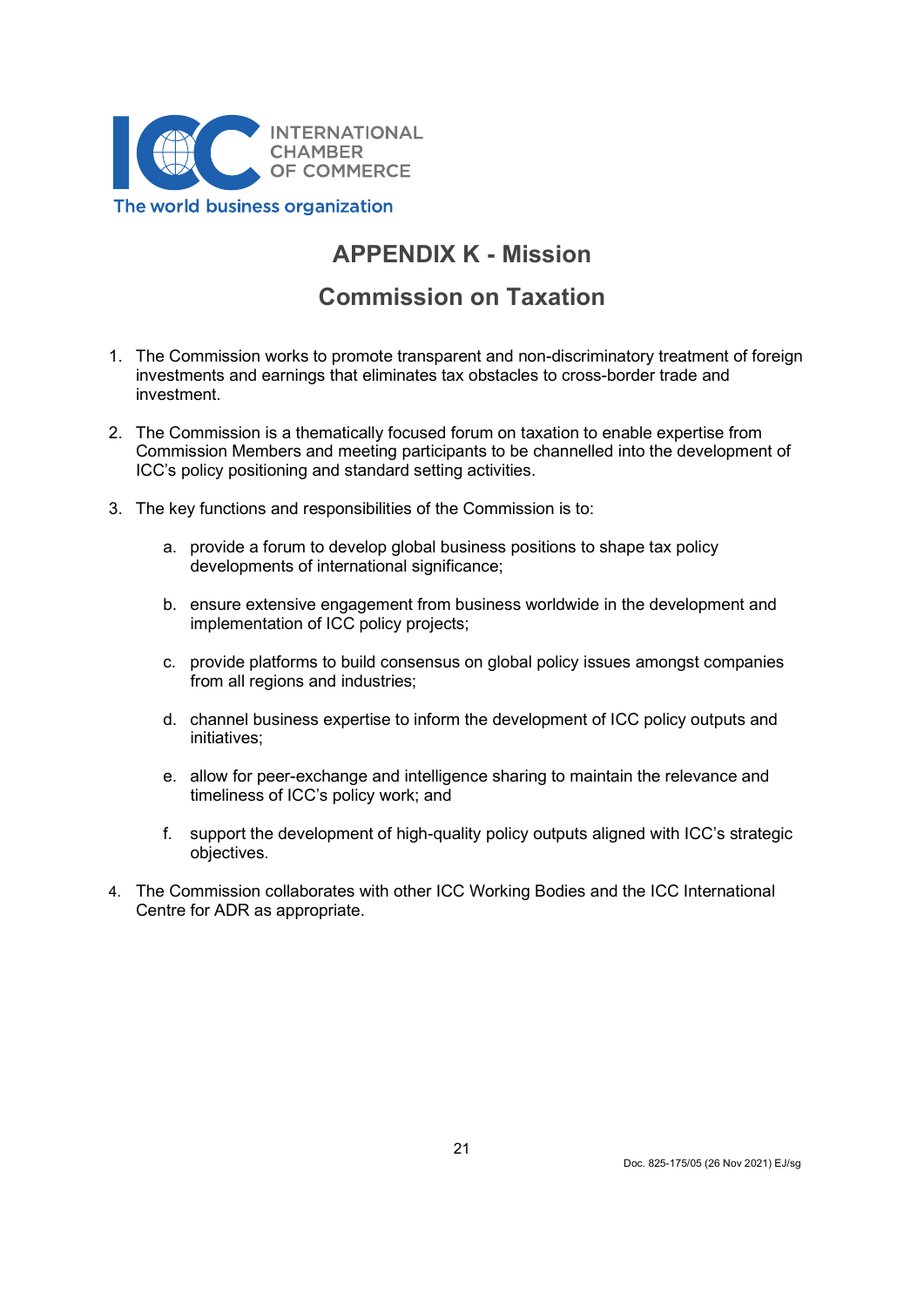

# APPENDIX L - Mission

## Commission on Trade and Investment

- 1. The Commission works to promote cross-border trade and investment by business and an open global economy to foster job creation, sustainable development, and improve living standards.
- 2. The Commission is a thematically focused forum on trade and investment policy to enable expertise from Commission Members and meeting participants to be channelled into the development of ICC's policy positioning and standard setting activities.
- 3. The key functions and responsibilities of the Commission is to:
	- a. provide a global forum to develop business insights and recommendations on global trade and investment policies of international significance;
	- b. ensure extensive engagement from business worldwide in the development and implementation of ICC policy projects;
	- c. provide platforms to build consensus on global policy issues amongst companies from all regions and industries;
	- d. channel business expertise to inform the development of ICC policy outputs and initiatives;
	- e. allow for peer-exchange and intelligence sharing to maintain the relevance and timeliness of ICC's policy work; and
	- f. support the development of high-quality policy outputs aligned with ICC's strategic objectives.
- 4. The Commission collaborates with other ICC Working Bodies and the ICC International Centre for ADR as appropriate.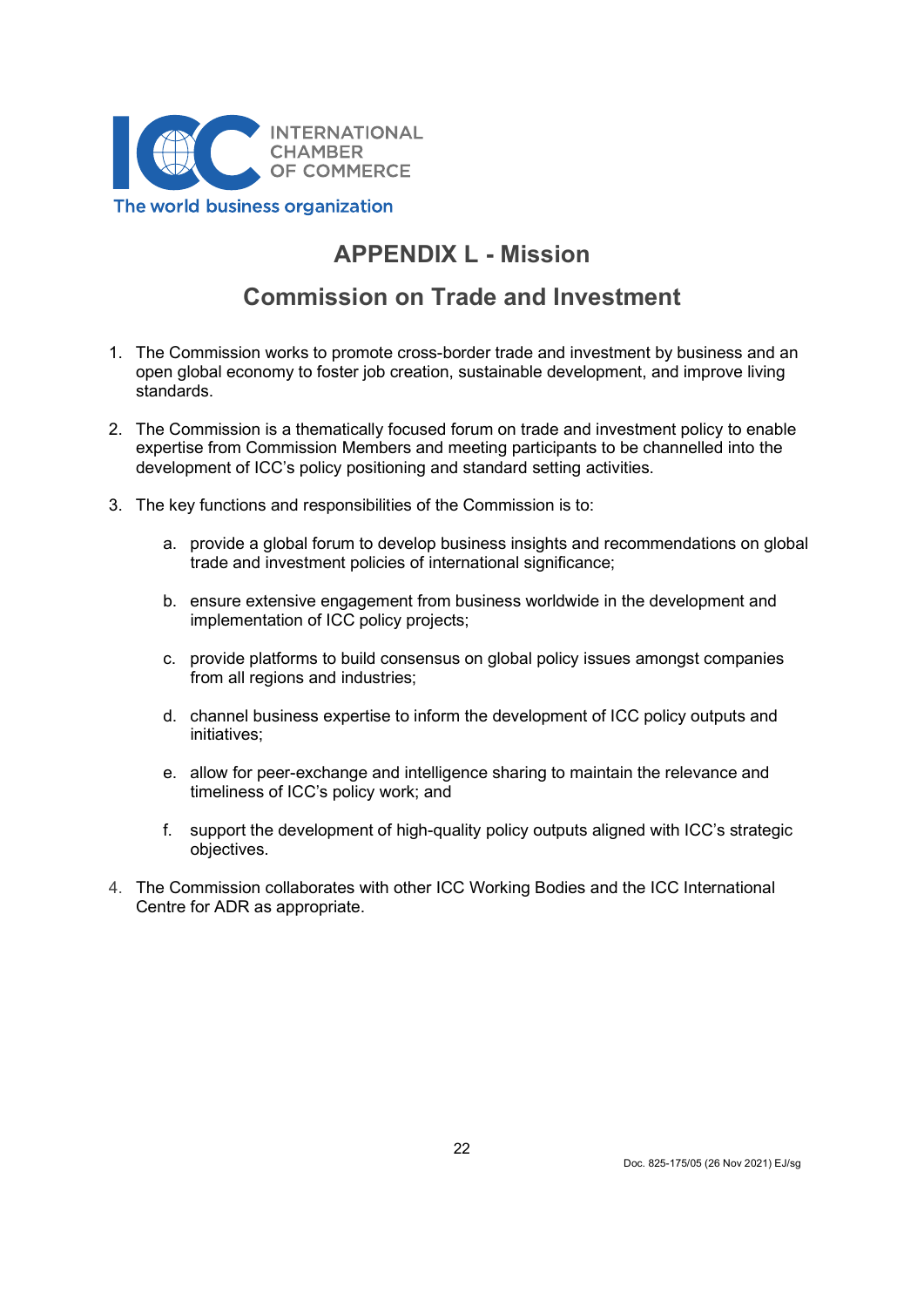

# APPENDIX M - Commission Report Template

### 1. Key areas of work

- 1.1. [Outline the key areas of focus of the Commission's activity over the past year]
- 1.2. [Describe how the work aligns with the global objectives of ICC]

### 2. Key outputs

2.1. [Outline the key work products developed by the Commission over the past year]

### 3. Impact

3.1. [Summarise the outcomes of ICC's activities – e.g. engagement with policymakers, media profile, business adoption of tools, policy change, etc.]

### 4. Business engagement

- 4.1. [Number of Commission members relative to prior year]
- 4.2. [Note any notable successes or gaps in the membership of the Commission]

### 5. Priorities for the coming year

5.1. [Summarise the substantive and operational priorities for the coming year – noting any challenges for which additional support would be welcome]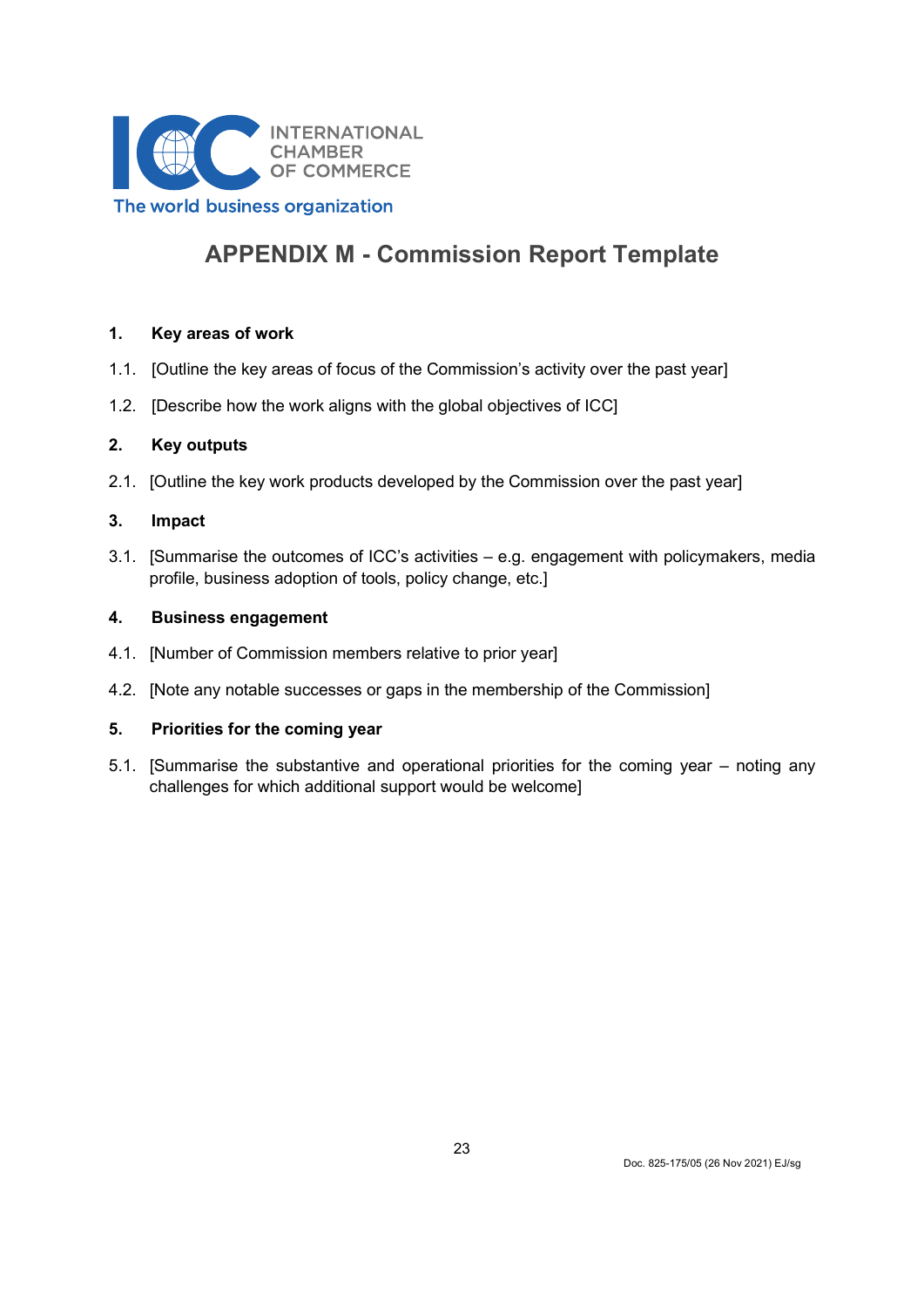

# APPENDIX N - Working Group Terms Template

## [Insert name of Working Group]

### 1. Context

1.1. [Describe the nature of the issue to be addressed by the Working Group, the purpose of the Working Group, and explain why the Working Group is of particular importance at this point in time]

### 2. Relevance to global business

2.1. [Identify the challenges, risks, or opportunities the Working Group issue presents to global business]

## 3. Alignment with strategic ICC priorities

3.1. [Describe how the work aligns with the global objectives of ICC]

## 4. Objectives, implementation, and envisaged outputs

- 4.1. [Insert a high-level plan in relation to how Commission activities and initiatives will be communicated (in collaboration with the ICC Secretariat) and implemented]
- 4.2. [Describe the objectives of the Working Group, what is intended to be achieved, and the ideal outcome]
- 4.3. [Identify what outputs will be produced]

### 5. Industry and sector engagement

5.1. [Identify industries or sectors that should be particularly interested in this work, and the type of expertise that will need to be involved]

### 6. Membership

- 6.1. The membership of the Working Group must be in accordance with Article 9.3 of the ICC Commissions Terms of Reference.
- 6.2. The Working Group is comprised of:
	- a. [Insert number and description of Working Group members (e.g. 10 Commission Members with expertise in X), noting that: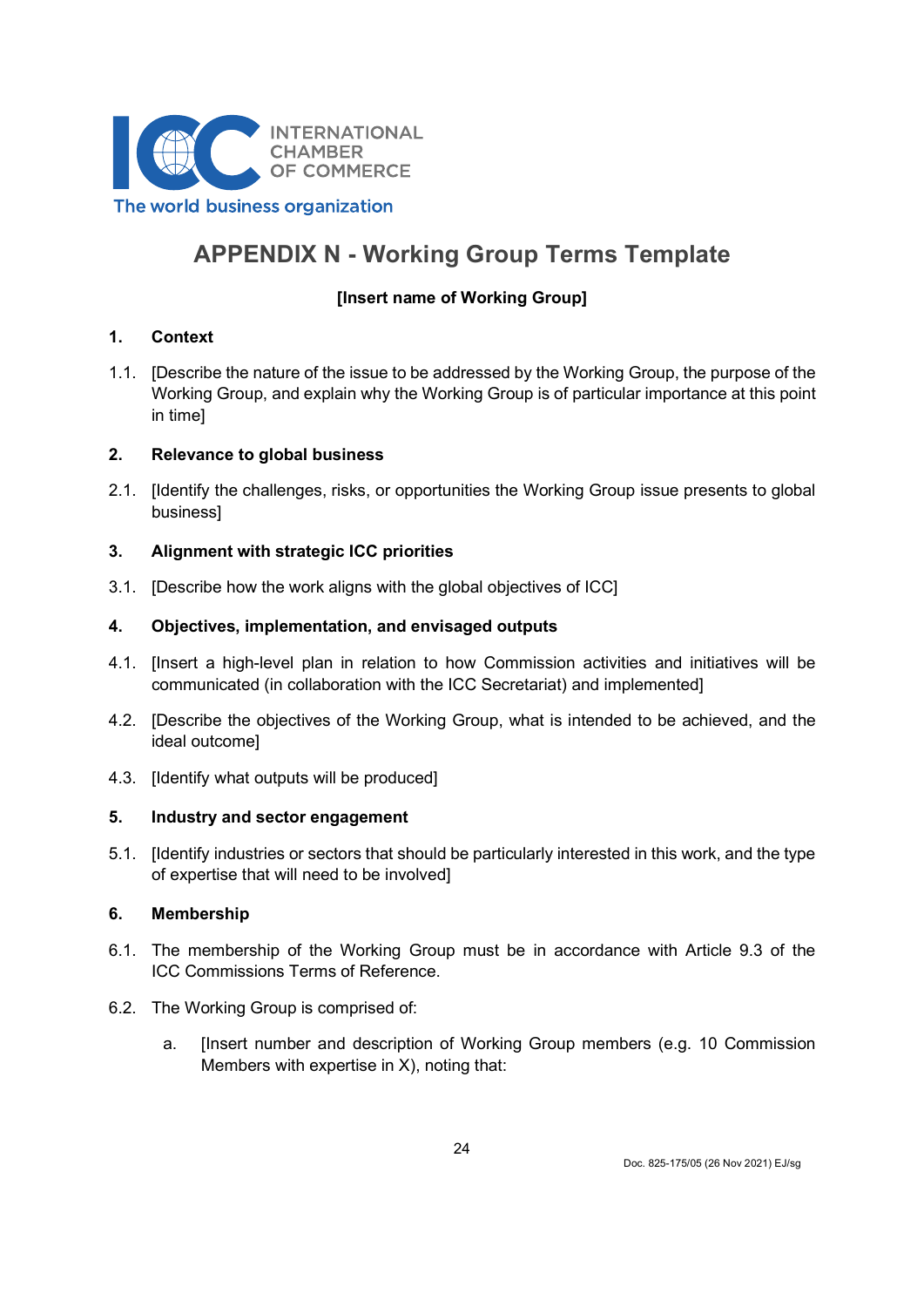

- the Steering Committee appoints members of the Working Group subject to any objection by the ICC Chair, a person delegated by the ICC Chair, or PCCOM, (see Article 9.3 of the ICC Commissions Terms of Reference), and
- the Commission Chair may invite guests to participate in Working Groups but those guests cannot account for more than 15% of the Working Group membership, see Article 9.4 of the ICC Commissions Terms of Reference].
- b. [Insert].

## 7. Meetings and record keeping

- 7.1. The Working Group must meet regularly throughout the year to fulfil its mandate.
- 7.2. [Insert any specific meeting conditions]
- 7.3. The Working Group must keep a record of all Working Group meetings, including details of decisions, actions, and list of meeting participants.

### 8. Timeframe

8.1. [Insert the date by which the work of the Working Group will be complete, or at what point its progress should be assessed]

### 9. Anchor Commission(s)

9.1. [Describe how the group will be situated within the Commission structure]